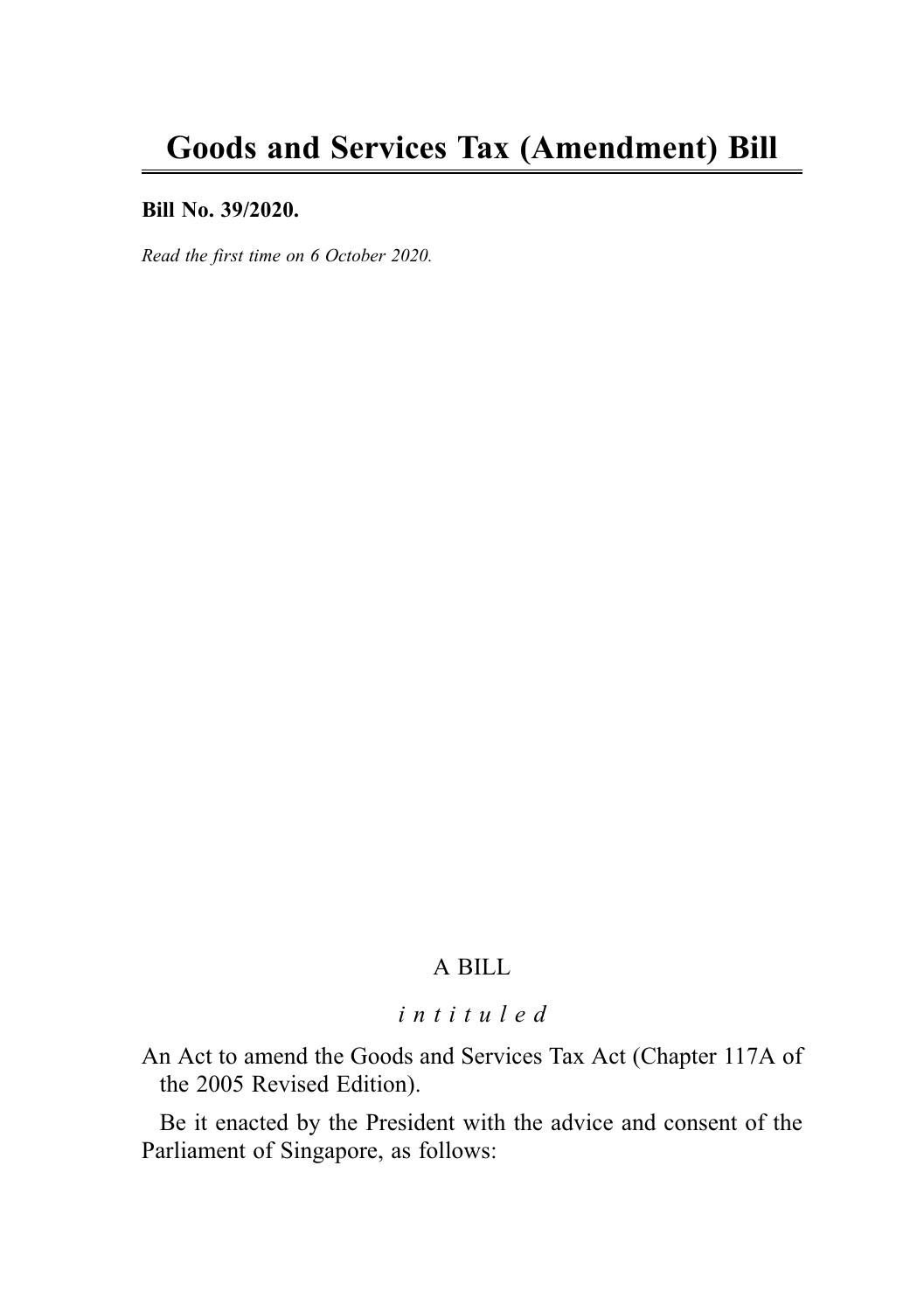## Short title and commencement

1. This Act is the Goods and Services Tax (Amendment) Act 2020 and comes into operation on a date that the Minister appoints by notification in the Gazette.

# <sup>5</sup> Amendment of section 5

2. Section 5(3) of the Goods and Services Tax Act (called in this Act the principal Act) is amended by inserting, immediately after the word "sections" in paragraph  $(a)$ , "83A,".

# Amendment of section 6

| 10 |  |  |  | 3. Section 6 of the principal Act is amended — |  |
|----|--|--|--|------------------------------------------------|--|
|    |  |  |  |                                                |  |

(a) by inserting, immediately after subsection (6B), the following subsections:

> "(6C) Despite anything in this section, the Comptroller —

- 15 (a) may furnish to  $\overline{\phantom{a}}$
- (i) the chief executive officer of the Inland Revenue Authority of Singapore established under section 3 of the Inland Revenue <sup>20</sup> Authority of Singapore Act (Cap. 138A); or
	- (ii) an officer duly authorised by the chief executive officer,

any information required for the <sup>25</sup> performance of the official duties of the chief executive officer or authorised officer in administering any of the public schemes specified in Part 1 of the Sixth Schedule; and

<sup>30</sup> (b) may allow the chief executive officer or authorised officer such access to any records or documents as may be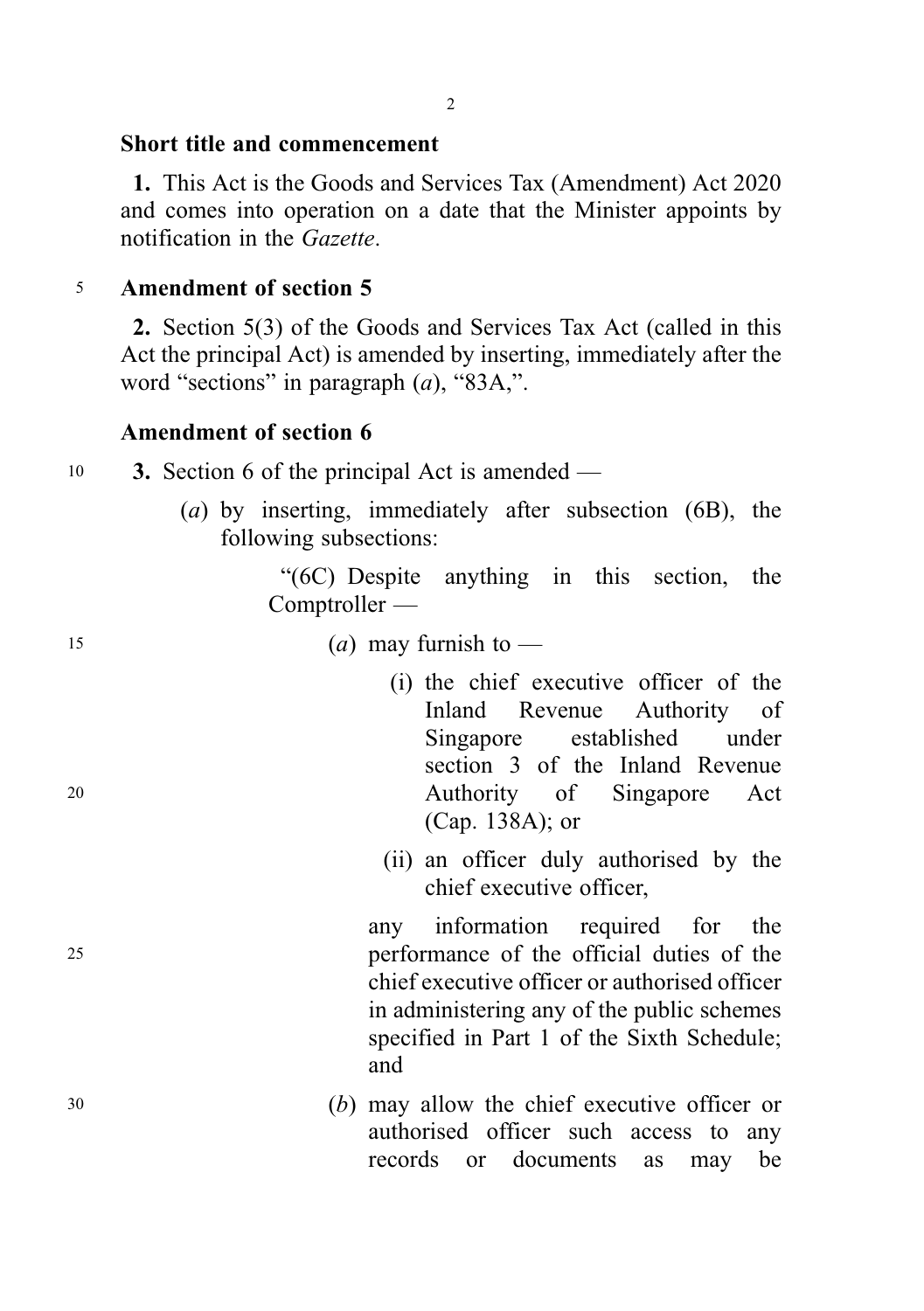necessary for the performance of those official duties.

(6D) The Minister may by order in the Gazette amend Part 1 of the Sixth Schedule."; and

(b) by inserting, immediately after the words "specified in" in  $\frac{5}{5}$ subsection (7), the words "Part 2 of".

# Amendment of section 20

4. Section 20 of the principal Act is amended by inserting, immediately after subsection (2), the following subsections:

"(2A) Despite subsection (1), a taxable person is not entitled to  $10$ credit for any input tax on any supply made to the taxable person which the taxable person knew or should have known was a part of any arrangement to cause loss of public revenue (whether or not the loss was in fact caused).

(2B) For the purpose of subsection (2A), an arrangement to <sup>15</sup> cause loss of public revenue is an arrangement comprising 2 or more supplies (whether or not the supplies are in the same chain of supply or in different chains of supply), the effect of which is that one or more persons evade or avoid paying any amount of tax, or is able to seek to obtain any credit for or refund of tax <sup>20</sup> which the person or persons would not otherwise be able to obtain.

(2C) Illustrations of an arrangement mentioned in subsection (2A) are set out in the Ninth Schedule, and the Minister may by order in the *Gazette* amend the Ninth Schedule. 25

(2D) For the purposes of this Act, a taxable person should have known that a supply made to the taxable person was a part of an arrangement mentioned in subsection (2A) if —

- (a) the circumstances connected with the supply made to the taxable person or with a supply made by the <sup>30</sup> taxable person, or both, carried a reasonable risk of the supply being a part of such arrangement; and
- (b) the taxable person, before making a claim for credit for the input tax on the supply to the person —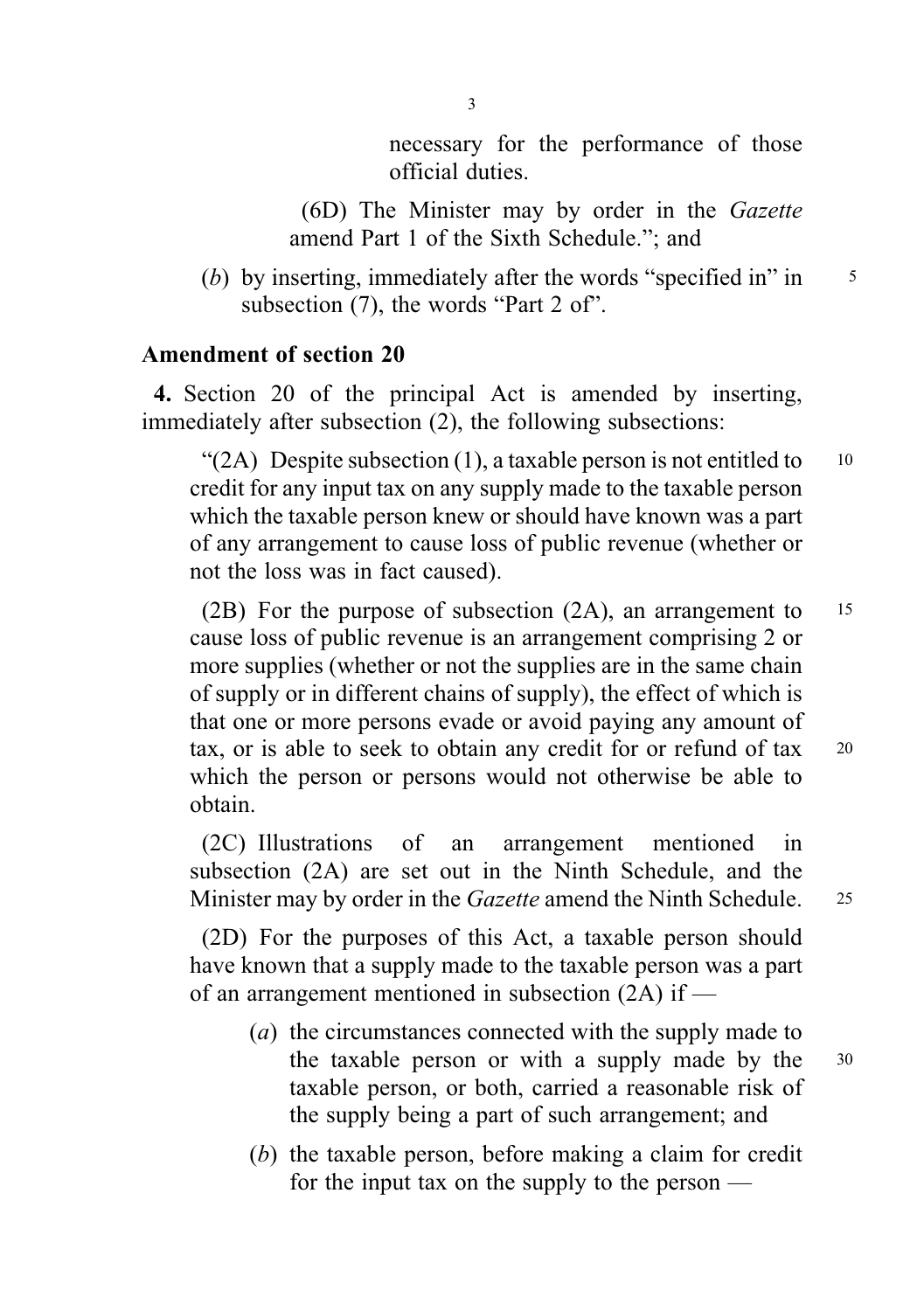|    | (i) did not take reasonable steps to ascertain<br>whether the supply was a part of such<br>arrangement; or                                                                                                                                                                               |
|----|------------------------------------------------------------------------------------------------------------------------------------------------------------------------------------------------------------------------------------------------------------------------------------------|
| 5  | (ii) took reasonable steps to ascertain whether the<br>supply was a part of such arrangement and $-$                                                                                                                                                                                     |
|    | (A) concluded that the supply was not a part<br>of such arrangement and the conclusion is<br>not one that a reasonable person would<br>have made;                                                                                                                                        |
| 10 | (B) was unable to conclude that the supply<br>was not a part of such arrangement; or                                                                                                                                                                                                     |
|    | (C) did not make any conclusion as to whether<br>the supply was or was not a part of such<br>arrangement.                                                                                                                                                                                |
| 15 | $(2E)$ To avoid doubt —                                                                                                                                                                                                                                                                  |
| 20 | $(a)$ subsection $(2D)$ applies in a case mentioned in<br>paragraph $(b)(i)$ of that subsection even if a<br>reasonable person, after having taken reasonable<br>steps, would have concluded that the supply was<br>not a part of an arrangement mentioned in<br>subsection $(2A)$ ; and |
| 25 | $(b)$ subsection $(2D)$ applies in a case mentioned in<br>paragraph $(b)(ii)(B)$ or $(C)$ of that subsection even<br>if a reasonable person would have concluded that the<br>supply was not a part of an arrangement mentioned in<br>subsection $(2A)$ .                                 |
|    | $(2F)$ To avoid doubt, where —                                                                                                                                                                                                                                                           |
| 30 | (a) the taxable person took reasonable steps to ascertain<br>whether the supply was a part of an arrangement<br>mentioned in subsection (2A) and concluded that the<br>supply was not a part of such arrangement; and                                                                    |

4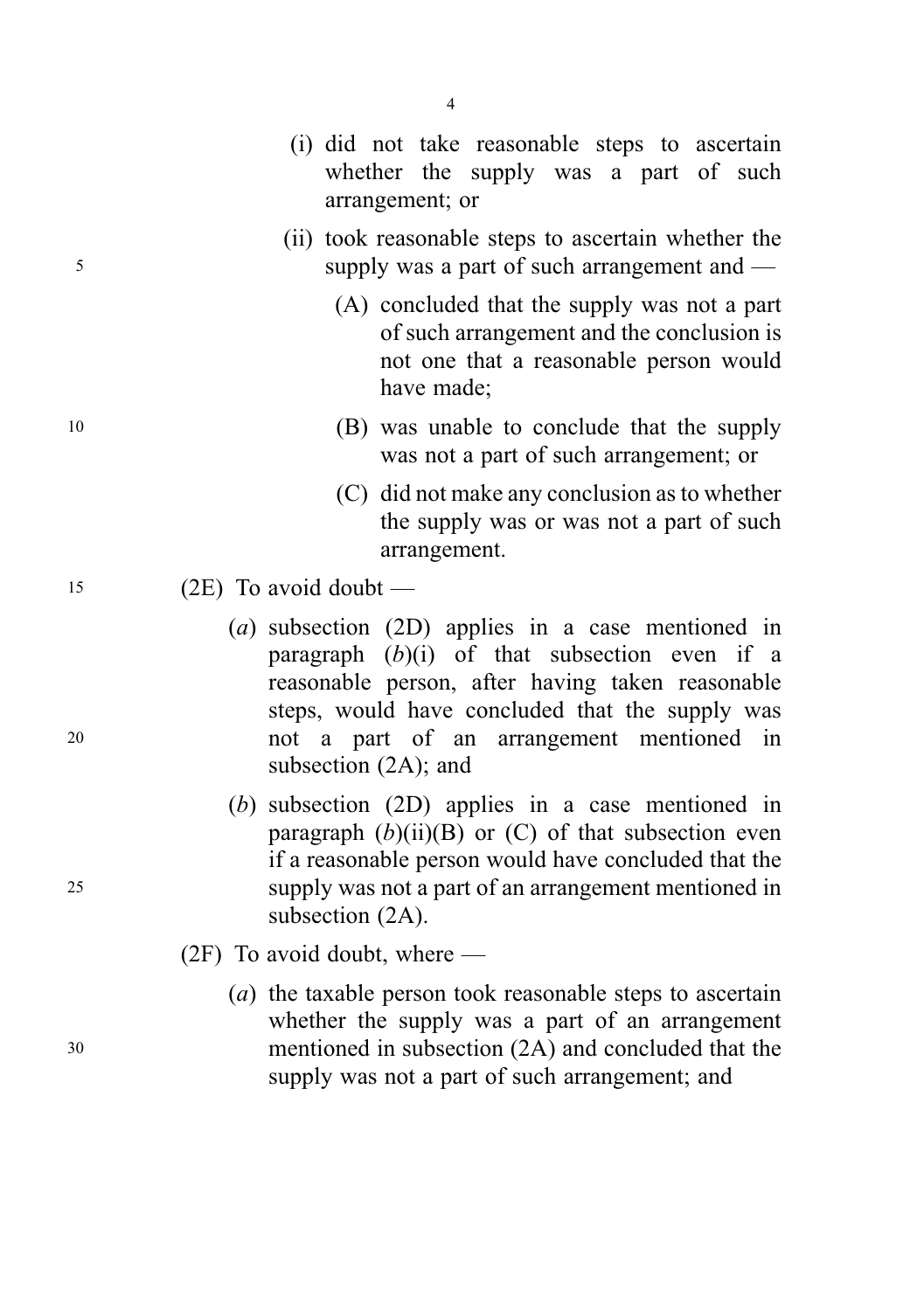(b) the conclusion is one that a reasonable person would have made,

then, the person is not a person who should have known that the supply was a part of such arrangement, for the purposes of this Act. 5

(2G) The circumstances for the purposes of subsection (2D) include the following:

- (a) any of the supplies in question is not a supply which the taxable person would ordinarily enter into, given the nature and extent of the taxable person's business; 10
- (b) the value of any of the supplies in question is substantially in excess of the value of the assets of the business carried on by the taxable person or the risks required to be borne by the taxable person for the supply; 15
- (c) the reasonableness or commerciality of any of the supplies in question is questionable, for instance, where there is a ready supplier to the taxable person and a ready buyer from the taxable person for the same goods or services in circumstances where the 20 need for the taxable person as an intervening supplier is unnecessary;
- (d) the consideration for the supply to the taxable person, or for any supply by the taxable person to a buyer, are pre-determined, or the profit of the taxable person is <sup>25</sup> guaranteed;
- (e) the arrangement for payment of the consideration for the supply to the taxable person does not accord with usual business practice;
- (f) the taxable person has little or no knowledge of or <sup>30</sup> past dealing with the supplier to the taxable person or the buyer from the taxable person, or both.".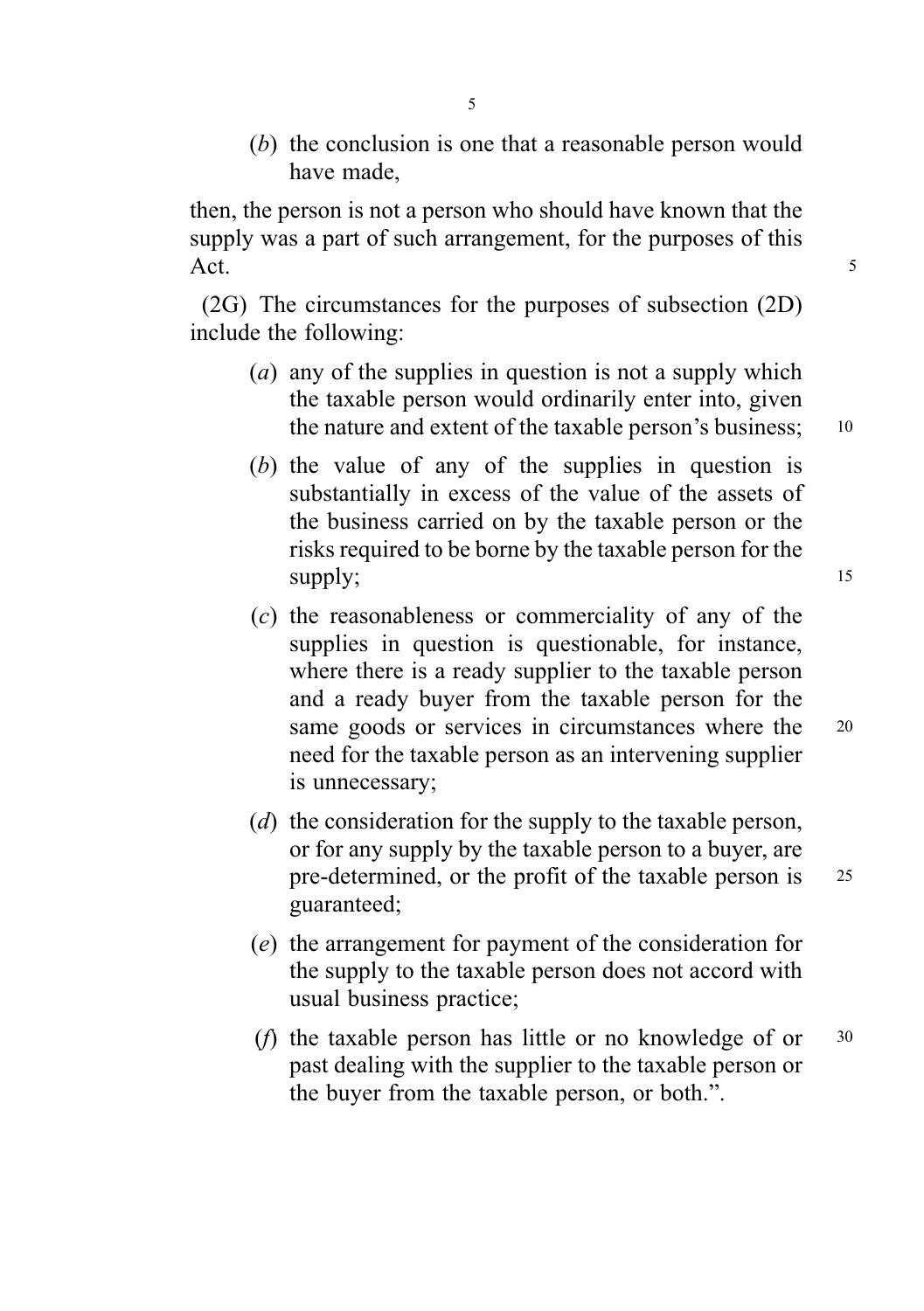# Amendment of section 25

**5.** Section 25(2) of the principal Act is amended —

- (a) by inserting the word "and" at the end of paragraph  $(f)$ ; and
- (b) by deleting paragraph  $(g)$ .

## <sup>5</sup> New section 45A

6. The principal Act is amended by inserting, immediately after section 45, the following section:

# "Surcharge on supplies forming part of arrangements causing loss of public revenue

# 10 **45A.**—(1) Where —

- (a) a taxable person enters into a supply that the taxable person should have known was a part of an arrangement mentioned in section 20(2A); and
- (b) the taxable person makes a claim for credit for the <sup>15</sup> input tax on the supply,

then, without affecting the power of the Comptroller to make an assessment under section 45(1) or (2) on the basis that the taxable person is not entitled to credit for the input tax because of section 20(2A), a surcharge equal to 10% of the amount of the <sup>20</sup> input tax is imposed on the taxable person and is recoverable by the Comptroller from the taxable person as a debt due to the Government.

(2) Nothing in this section prevents the applicability of section 20(2A) to a case, or any action of the Comptroller <sup>25</sup> under subsection (1) in a case, from being questioned in an appeal against an assessment mentioned in subsection (1) in accordance with Part VIII.

(3) Despite any objection under section 49 to or appeal under Part VIII lodged against an assessment of the Comptroller <sup>30</sup> mentioned in subsection (1), the surcharge must be paid to the Comptroller —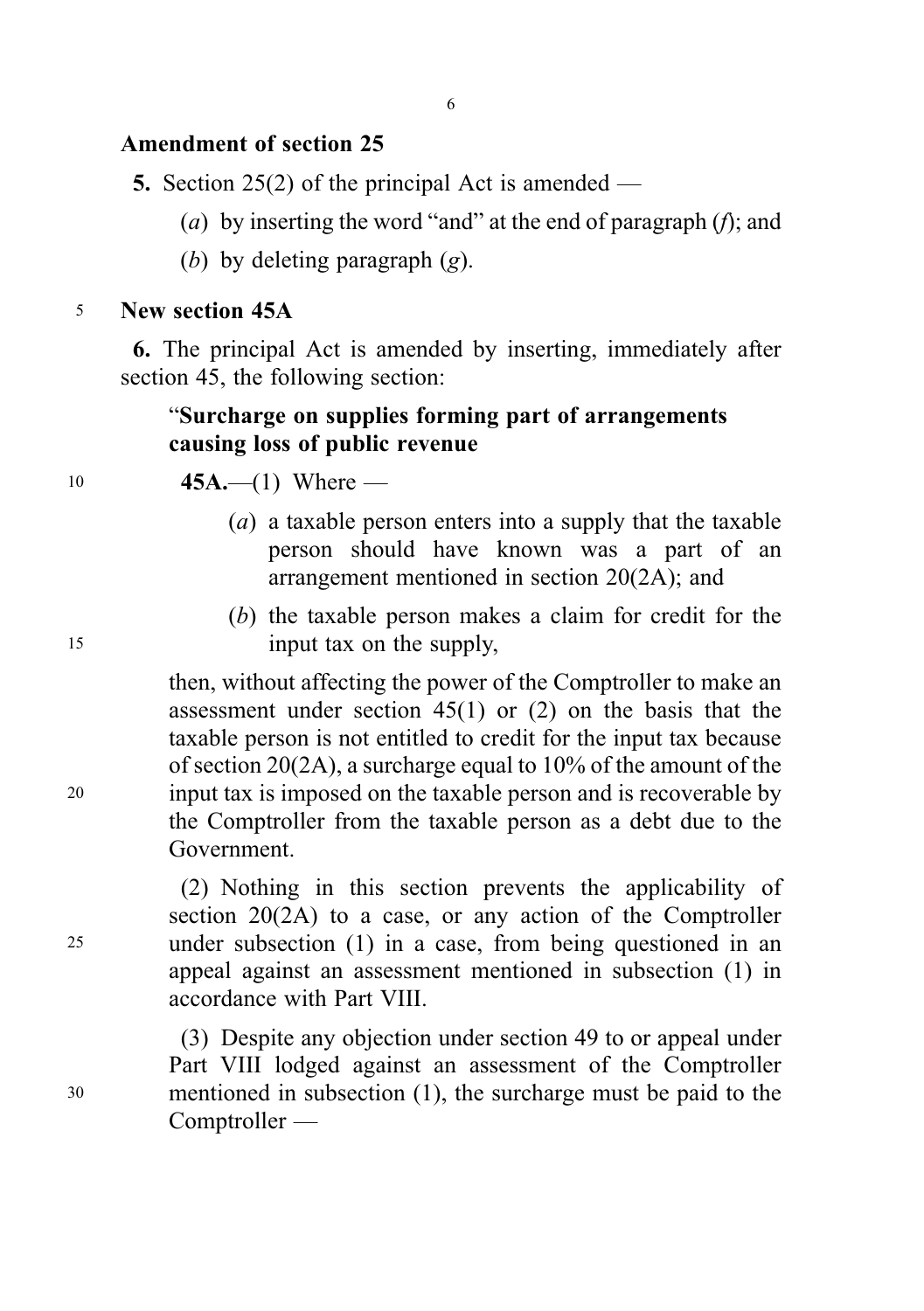- (a) within one month after the date a written notice of the surcharge is served in accordance with section 87(1) on the taxable person; and
- (b) in the manner stated in the notice.

(4) The Comptroller may, in the Comptroller's discretion, and <sup>5</sup> subject to any term and condition (including the imposition of interest on the surcharge) as the Comptroller may impose, extend the time within which the payment of the surcharge is to be made.

(5) The Comptroller may, for good cause, remit wholly or in <sup>10</sup> part any surcharge payable to the Comptroller under this section.

(6) If, upon any objection under section 49 to or appeal under Part VIII lodged against an assessment mentioned in subsection (1), the assessment is varied or annulled, then the surcharge is correspondingly increased, reduced or annulled (as 15 the case may be), and —

- (a) if the surcharge is increased, subsections  $(1)$ ,  $(3)$ ,  $(4)$ and (5) apply to the increase in amount of the surcharge as they apply to the surcharge; or
- (b) if the surcharge is reduced or annulled and it has 20 already been paid to the Comptroller, the amount of the reduction or the entire amount (including any interest paid to the Comptroller on the amount) must be refunded."

## Amendment of section 46 25

7. Section 46(1) of the principal Act is amended by deleting the word "and" at the end of paragraph (*f*), and by inserting immediately thereafter the following paragraph:

> " $(fa)$  where applicable, records of the reasonable steps" taken by the taxable person to determine whether or  $30$ not the supply made to the taxable person was a part of an arrangement mentioned in section 20(2A);".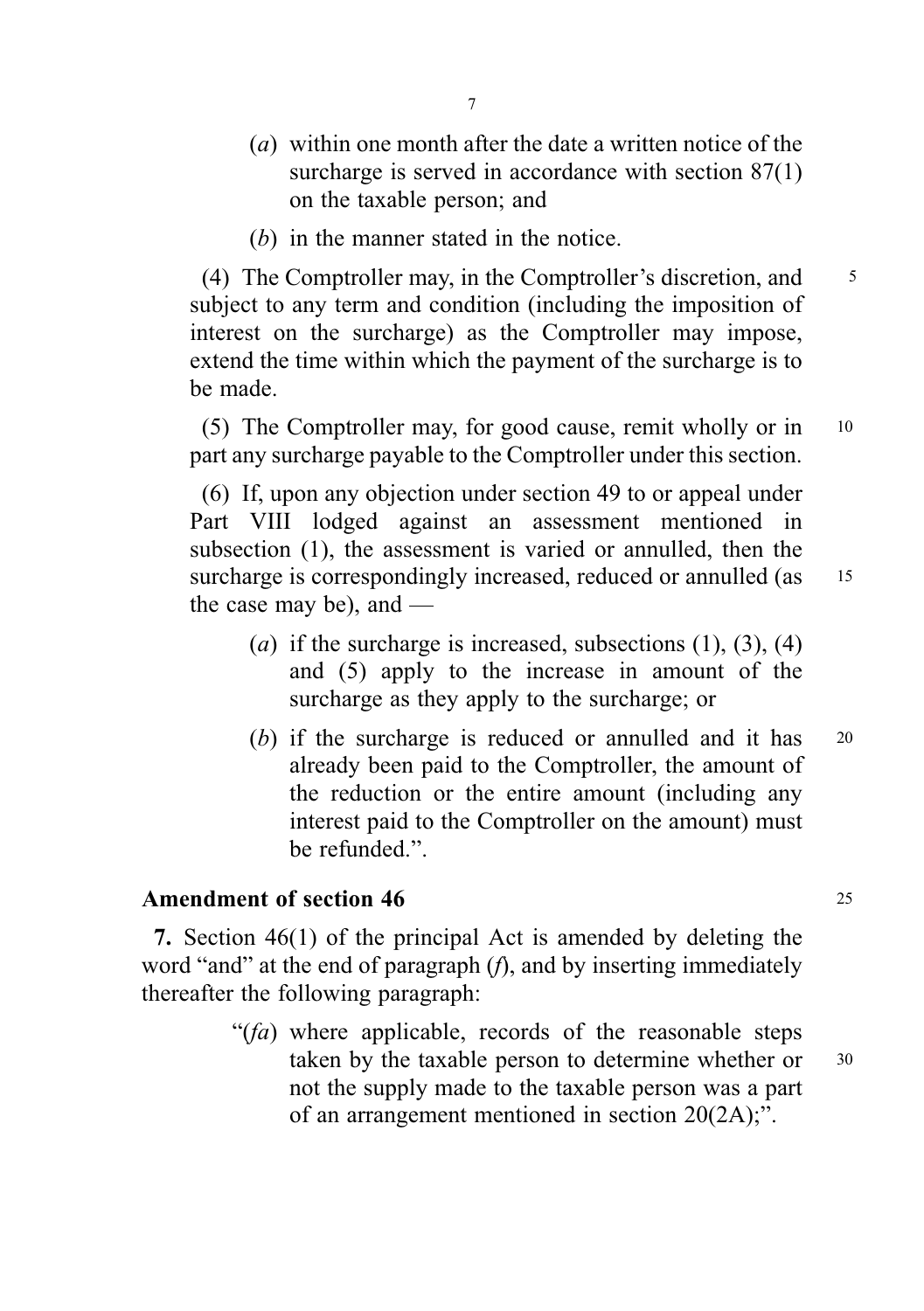## Amendment of section 47

8. Section 47 of the principal Act is amended —

- (a) by deleting the word "Where" in subsection (1) and substituting the words "Subsection (1A) applies where":
- $5$  (b) by deleting the word "or" at the end of subsection  $(1)(c)$ ;
	- (c) by deleting paragraph  $(d)$  of subsection  $(1)$  and substituting the following paragraphs:
- " $(d)$  to obtain for any person any credit for or refund of input tax or any increase of such 10 credit or refund —
	- (i) which would not otherwise have been obtained; or
- (ii) which would not otherwise have been obtained at the time at which <sup>15</sup> it was obtained; or
- (e) to obtain for any person any refund of tax chargeable, or any increase of any refund of tax chargeable, on a claim made in the case of a bad debt pursuant to regulations made <sup>20</sup> under section 25, which would not otherwise have been obtained.";
- (d) by deleting the words "the Comptroller may, without prejudice to such validity as it may have in any other respect or for any other purpose, disregard or vary the <sup>25</sup> arrangement and make such adjustments as he considers appropriate so as to counteract any tax advantage obtained or obtainable by that person from or under that arrangement." in subsection (1);
- (e) by inserting, immediately after subsection (1), the <sup>30</sup> following subsections:

"(1A) Without affecting any validity that the arrangement may have in any other respect or for any other purpose, the Comptroller must disregard or vary the arrangement and make any adjustment that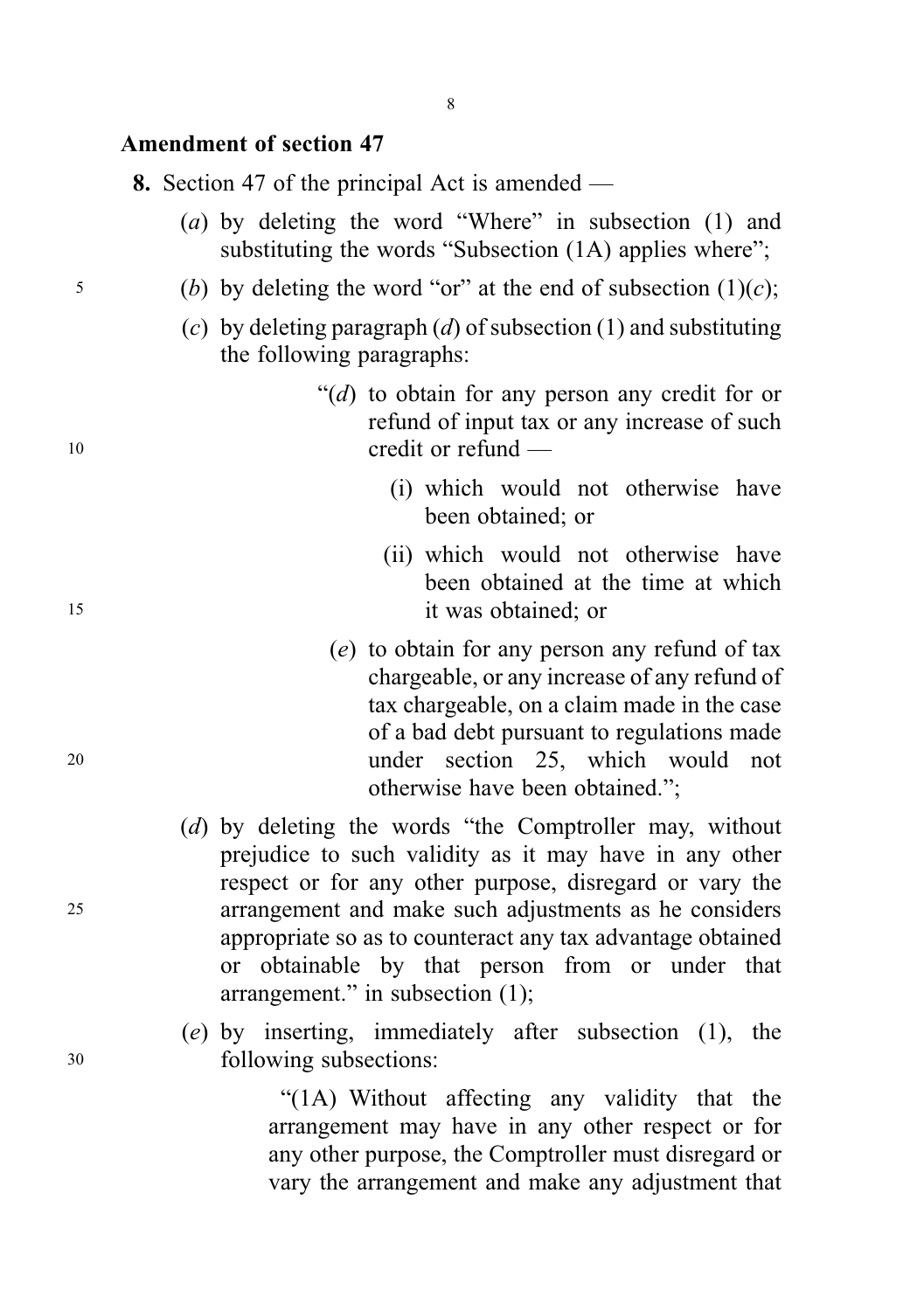the Comptroller considers appropriate so as to counteract any tax advantage obtained or obtainable by that person from or under that arrangement.

(1B) An adjustment under subsection (1A) includes an adjustment that results in one or more of the 5 following (called in this section and section 47A additional tax):

- (a) an increase in the amount of the tax payable by a person in relation to any prescribed accounting period; 10
- (b) a reduction in the amount of credit for input tax claimed by a person under sections 19 and 20 in relation to any prescribed accounting period;
- $(c)$  a reduction in the amount of the refund of  $15$ tax chargeable, on a claim made by a person in the case of a bad debt pursuant to regulations made under section 25 in relation to any prescribed accounting period."; 20
- (f) by deleting the words "Without prejudice to the generality of subsection (1)" in subsection (2) and substituting the words "Without affecting subsection (1A)";
- $(g)$  by inserting, immediately after subsection (2), the following subsections: 25

"(2A) An adjustment under subsection (1A) must not be made more than 5 years after the end of the prescribed accounting period in relation to which the adjustment is to be made.

(2B) Nothing in this section prevents the <sup>30</sup> applicability of subsection (1) to a case, or any action of the Comptroller under subsection (1A) in a case, from being questioned in an appeal under Part VIII lodged against an assessment.

9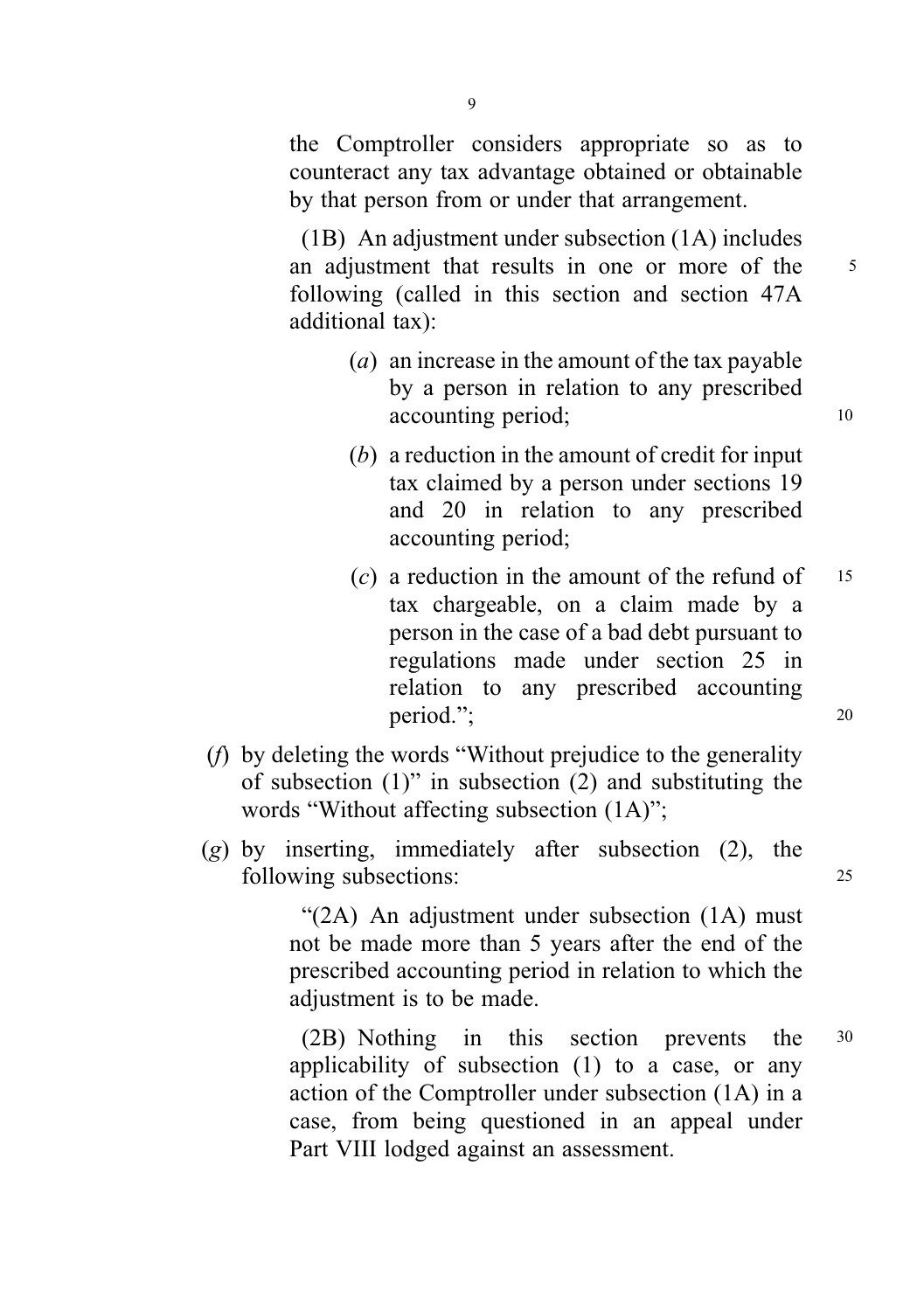(2C) Despite any objection under section 49 to or appeal under Part VIII lodged against any additional tax, the additional tax must be paid to the Comptroller —

- <sup>5</sup> (a) within one month after the date a written notice of the adjustment is served in accordance with section 87(1) on the person to whom the adjustment is made; and
- <sup>10</sup> (b) in the manner stated in the notice.

(2D) The Comptroller may, in the Comptroller's discretion, and subject to any term and condition (including the imposition of interest on the additional tax) as the Comptroller may impose, extend the time <sup>15</sup> specified in subsection (2C) within which payment is to be made.";

- $(h)$  by inserting, immediately after the words "this section" in subsection (3), the words "and section 47A";
- (i) by deleting paragraph  $(b)$  of the definition of "tax" <sup>20</sup> advantage" in subsection (3) and substituting the following paragraph:
	- "(b) any entitlement, earlier entitlement or increase in entitlement of a person to a credit for or refund of input tax;";
- 25 (i) by deleting the word "or" at the end of paragraph  $(c)$  of the definition of "tax advantage" in subsection (3);
- $(k)$  by deleting the full-stop at the end of paragraph  $(d)$  of the definition of "tax advantage" in subsection (3) and substituting the word "; or", and by inserting <sup>30</sup> immediately thereafter the following paragraph:
	- "(e) any entitlement or increase in entitlement of a person to a refund of tax chargeable, on a claim made in the case of a bad debt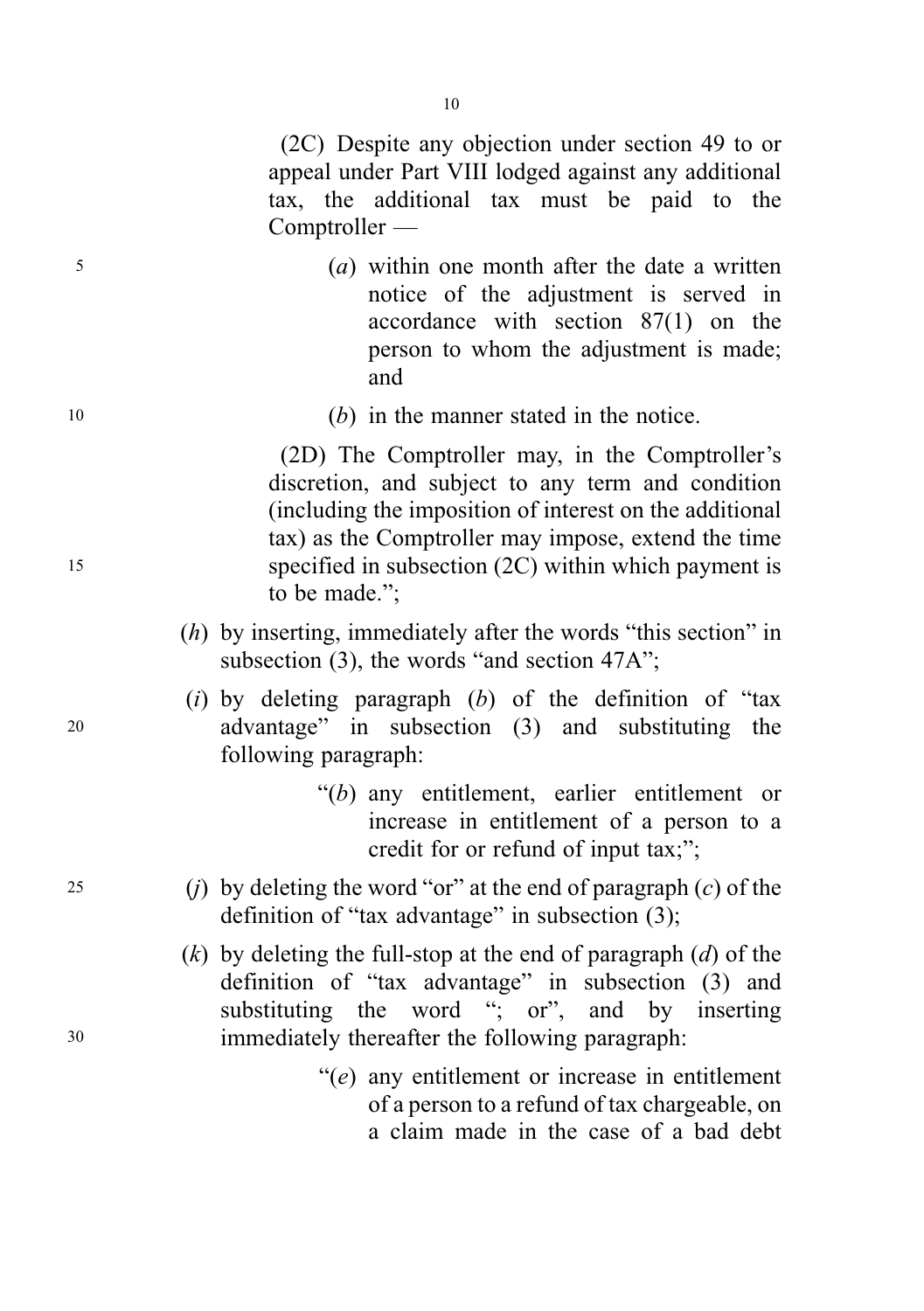pursuant to regulations made under section 25.":

- (l) by deleting the word "shall" in subsection (4) and substituting the word "does"; and
- $(m)$  by deleting the word "may" in the section heading and  $5$ substituting the word "to".

#### New section 47A

9. The principal Act is amended by inserting, immediately after section 47, the following section:

# "Surcharge on adjustments under section 47 <sup>10</sup>

47A.—(1) This section applies where any additional tax is imposed on a person under section 47(1A) in respect of a prescribed accounting period starting on or after 1 January 2021.

(2) In a case mentioned in subsection (1), a surcharge equal to 50% of the amount of the additional tax is imposed on the person <sup>15</sup> and is recoverable by the Comptroller from the person as a debt due to the Government.

(3) Despite any objection under section 49 to or appeal under Part VIII lodged against the additional tax, the surcharge must be paid to the Comptroller — 20

- (a) within one month after the date a written notice of the surcharge is served in accordance with section 87(1) on the person to whom the surcharge is imposed; and
- (b) in the manner stated in the notice.

(4) The Comptroller may, in the Comptroller's discretion, and <sup>25</sup> subject to any term and condition (including the imposition of interest on the surcharge) as the Comptroller may impose, extend the time within which payment of the surcharge is to be made.

(5) The Comptroller may, for good cause, remit wholly or in <sup>30</sup> part any surcharge or interest payable to the Comptroller under this section.

11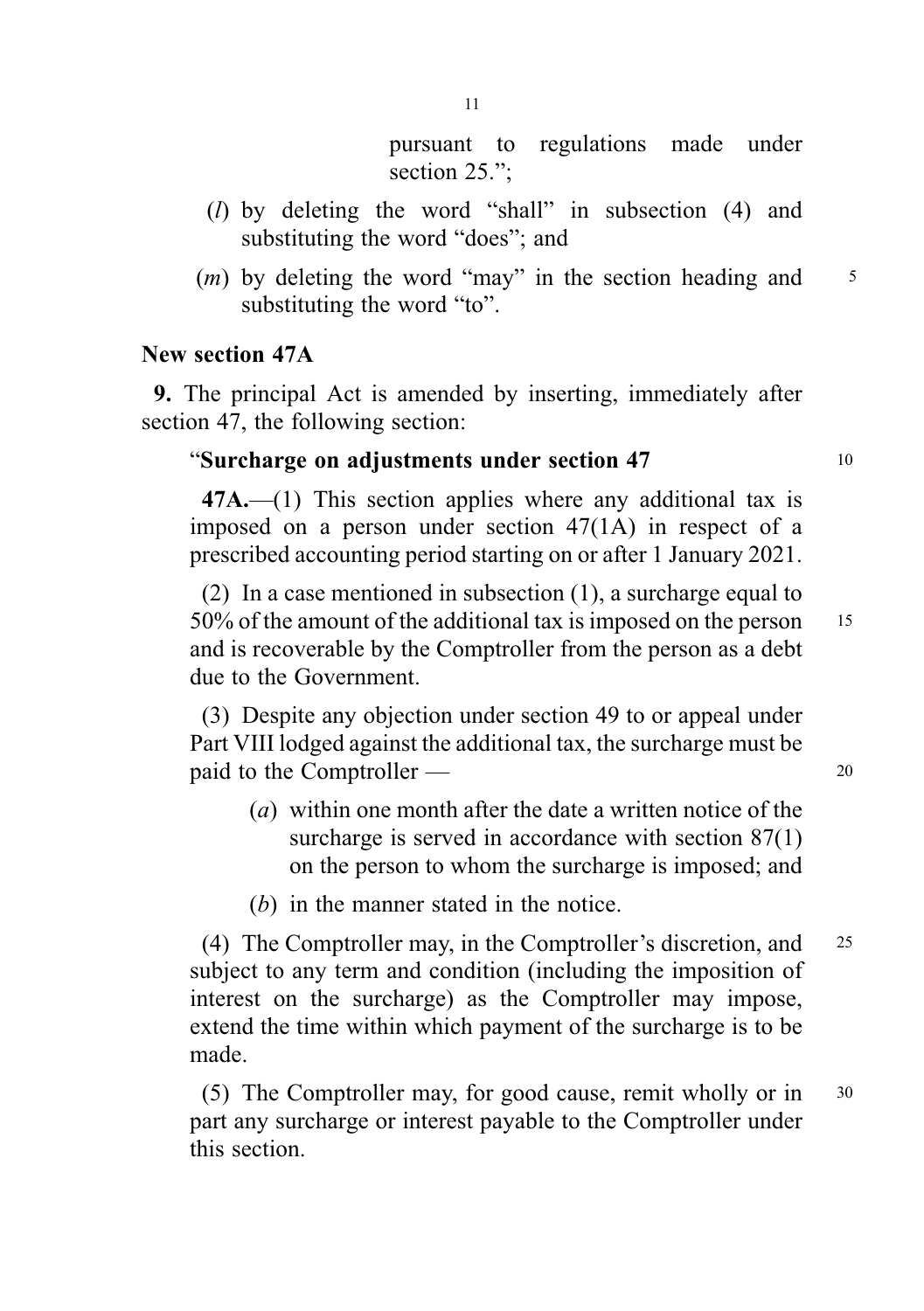(6) If, upon any objection under section 49 or appeal under Part VIII, any additional tax is varied or annulled, then the surcharge is correspondingly increased, reduced or annulled (as the case may be), and —

- $(a)$  if the surcharge is increased, subsections  $(2)$ ,  $(3)$ ,  $(4)$ and (5) apply to the increased amount of the surcharge as they apply to the surcharge; or
- (b) if the surcharge is reduced or annulled and it has already been paid to the Comptroller, the amount of <sup>10</sup> the reduction or the entire amount (including any interest paid to the Comptroller on the amount) must be refunded.".

# Amendment of section 52

10. Section 52 of the principal Act is amended —

- <sup>15</sup> (a) by deleting the word "The" in subsection (3) and substituting the words "Subject to subsection  $(3A)$ , the"; and
	- (b) by inserting, immediately after subsection (3), the following subsection:

<sup>20</sup> "(3A) Where the appeal to the Board is in connection with the applicability of section 20(2A) to a claim for credit for input tax on a supply made to a taxable person, the Comptroller must show on a balance of probabilities that —

- $(a)$  the supply was a part of an arrangement mentioned in section 20(2A); and
	- (b) the taxable person knew or should have known that the supply was a part of such arrangement.".

#### <sup>30</sup> Amendment of section 59

11. Section 59 of the principal Act is amended by inserting, immediately after subsection (2), the following subsection: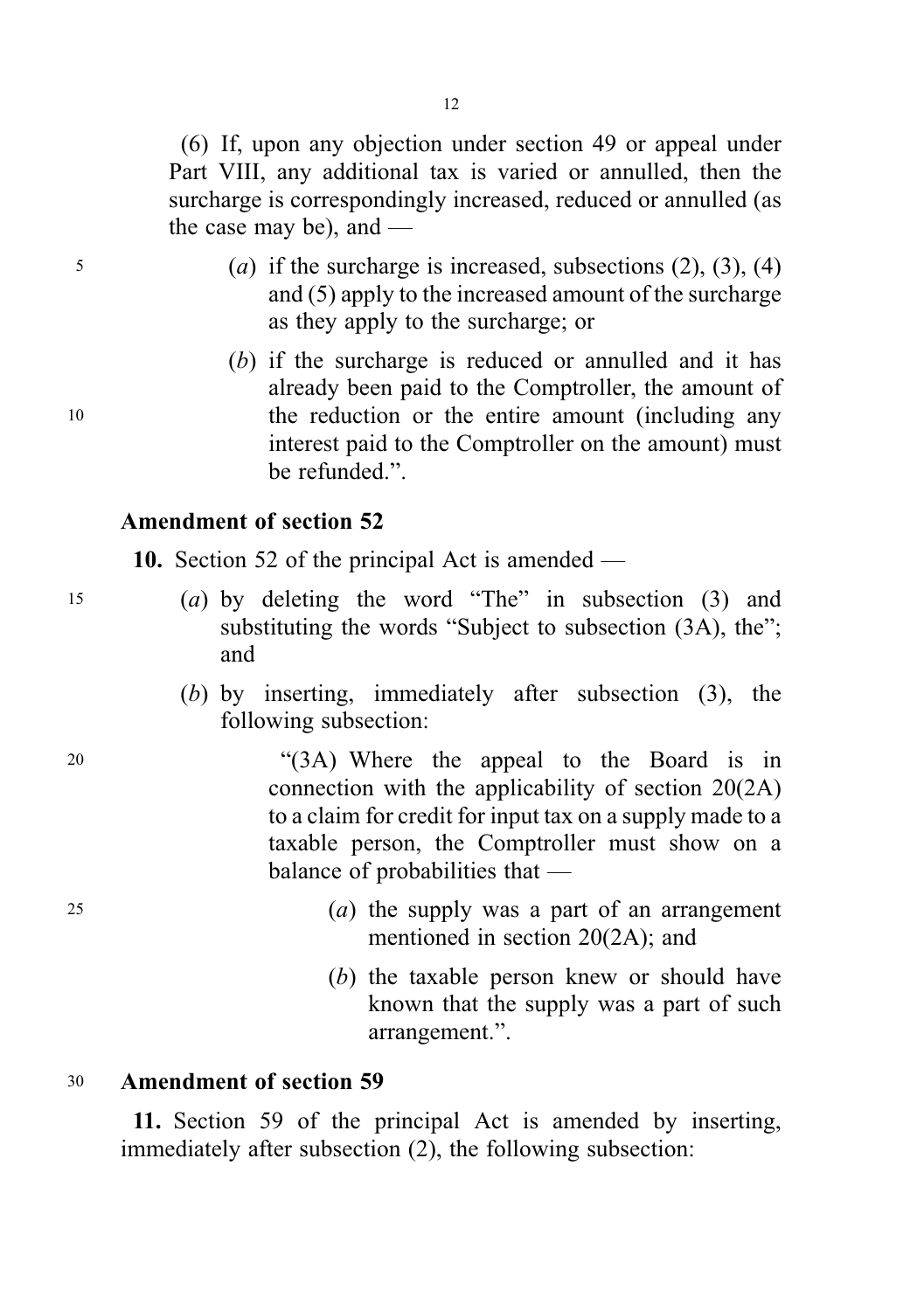"(3) This section does not apply in relation to a claim for credit for input tax on a supply which a taxable person should have known was a part of an arrangement mentioned in section  $20(2A)$ .".

# Amendment of section 60 <sup>5</sup>

- 12. Section 60 of the principal Act is amended
	- (a) by deleting the words "If any tax is not paid by a taxable person within the periods prescribed in regulations made under section 41" in subsection (1) and substituting the words "If any tax (including any additional tax mentioned 10 in section 47(1B)) is not paid within the periods prescribed in regulations made under section 41 or within the period specified in section 47(2C) (as may be extended under section 47(2D)":
	- (b) by inserting, immediately after subsection (1A), the 15 following subsection:

"(1B) Subsection  $(1)(a)$  and  $(b)$  applies to any surcharge and interest payable under section 45A or 47A (as the case may be) that is not paid within the period prescribed in that section, as it applies to any <sup>20</sup> tax not paid by a taxable person within the period mentioned in subsection (1)."; and

(c) by inserting, immediately after subsection (2), the following subsection:

> "(3) In this section, "tax" includes any interest <sup>25</sup> imposed under section 47(2D).".

## Amendment of section 82

13. Section 82 of the principal Act is amended by deleting subsection (7) and substituting the following subsection:

"(7) A reference in this section to tax due from a person under  $30$ this Act includes —

(a) an amount which becomes payable to the Comptroller by a tourist or a person holding himself out to be a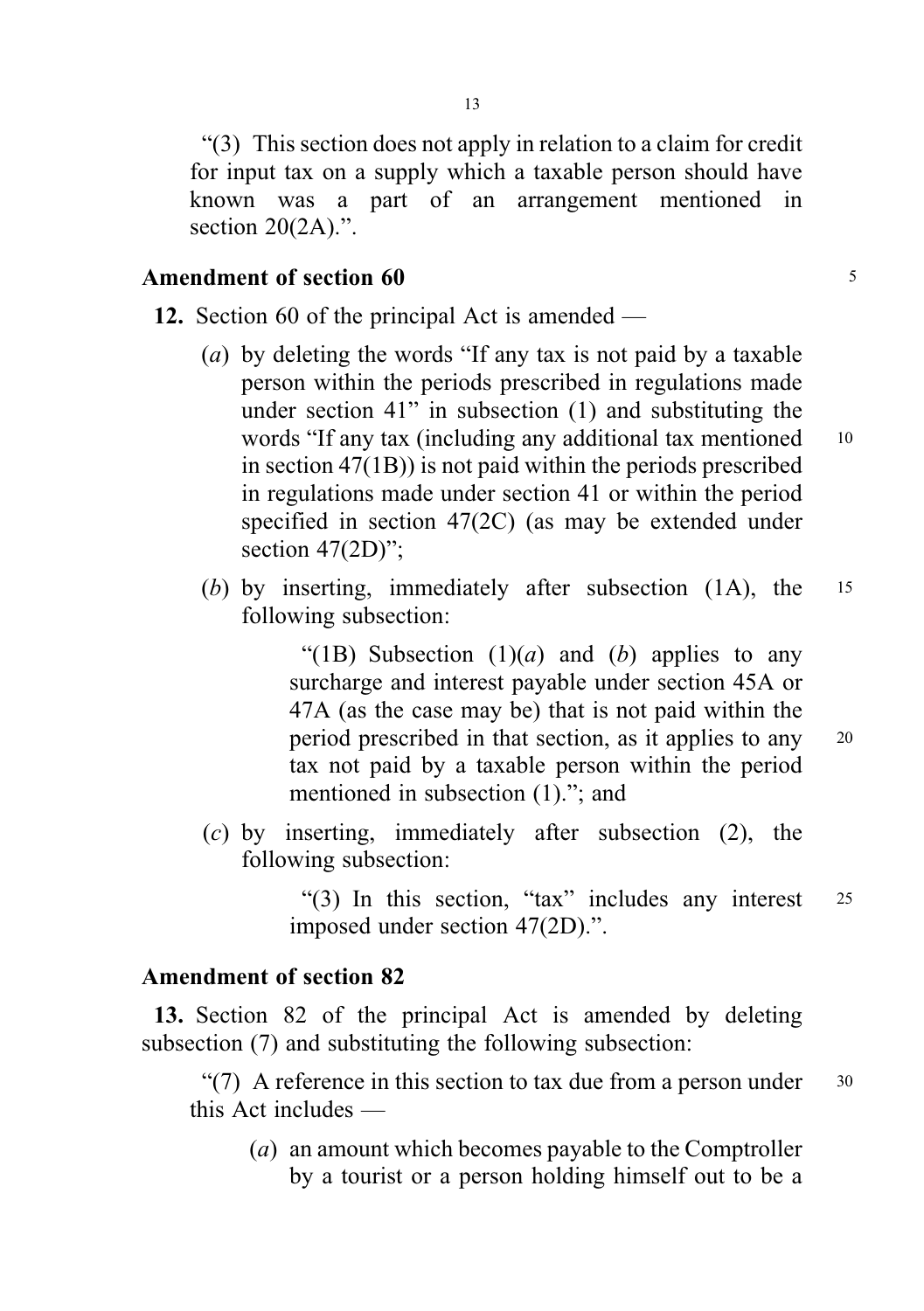tourist, after the approval for the refund of the amount is revoked under a scheme for the refund established by regulations made under section 25; and

(b) any surcharge, and any interest on any tax or <sup>5</sup> surcharge, under section 45A, 47 or 47A.".

## Amendment of section 83A

- 14. Section 83A of the principal Act is amended
	- (a) by deleting subsection (1) and substituting the following subsection:

<sup>10</sup> "(1) Without affecting section 21(8) and except where any written law relating to customs or excise duties on imported goods under section 26 applies, any specially authorised officer may seize, or prohibit the disposal of or dealing in, any goods (including the <sup>15</sup> receptable or package in which the goods are  $found$  —

- (a) which are suspected to have been used or intended to be used to commit an offence under this Act; or
- <sup>20</sup> (b) which are suspected to constitute evidence of an offence under this Act or which may aid in any investigation or prosecution in connection with such offence.";
- (b) by deleting the words "authorised person" in subsection (2) <sup>25</sup> and substituting the words "specially authorised officer"; and
	- (c) by inserting, immediately after subsection (6), the following subsections:

"(7) If a specially authorised officer seizes any <sup>30</sup> goods in the exercise of any power under subsection (1), the specially authorised officer must make a report of the seizure to a District Judge or Magistrate at the earlier of the following times: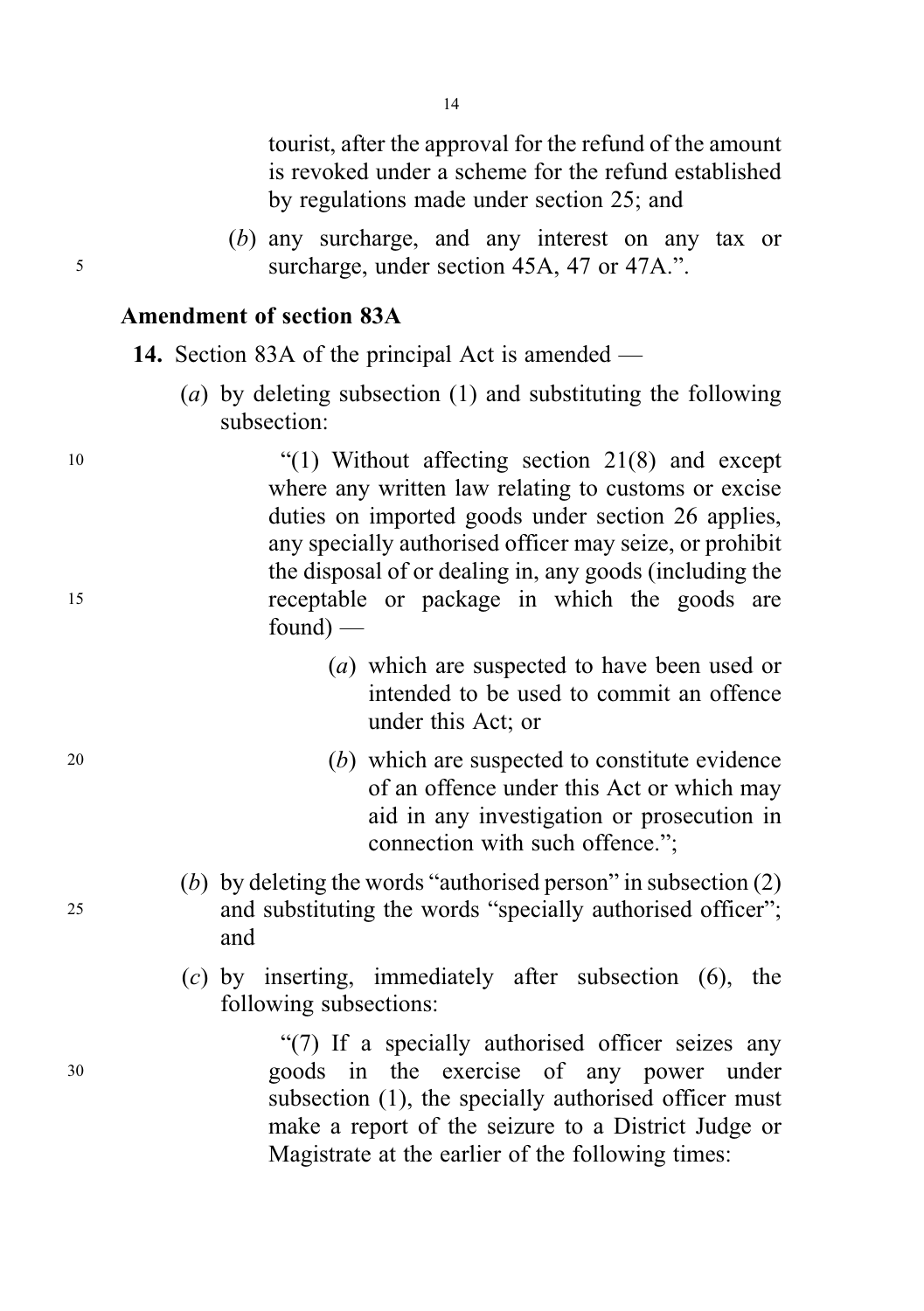- (a) when the specially authorised officer
	- considers that the goods are not relevant for the purposes of any investigation, inquiry, trial or other proceeding under this Act: 5
- (b) one year after the date of seizure of the goods.

(8) Subsection (7) does not apply if, by the earlier time mentioned in that subsection —

- (*a*) the goods have been dealt with under  $10$ subsection  $(3)$  or  $(4)$ ;
- (b) the goods have been released under subsection (5); or
- (c) the goods have been forfeited or released under section 83B.

(9) Subject to subsection (10) and to any provisions on forfeiture, confiscation, destruction or delivery in any other written law under which goods may be seized, the District Judge or Magistrate must, upon receiving a report mentioned in subsection (7), make <sup>20</sup> such order as the District Judge or Magistrate thinks  $fit$  for  $-$ 

- (a) the disposal of the goods;
- (b) the delivery of the goods to the person entitled to possession of the goods; or 25
- $(c)$  if the person in paragraph  $(b)$  cannot be ascertained, the custody and production of the goods.

(10) The District Judge or Magistrate must not make an order under subsection  $(9)$  if —  $30$ 

> (a) there is any pending court proceeding under any written law in relation to the goods; or

15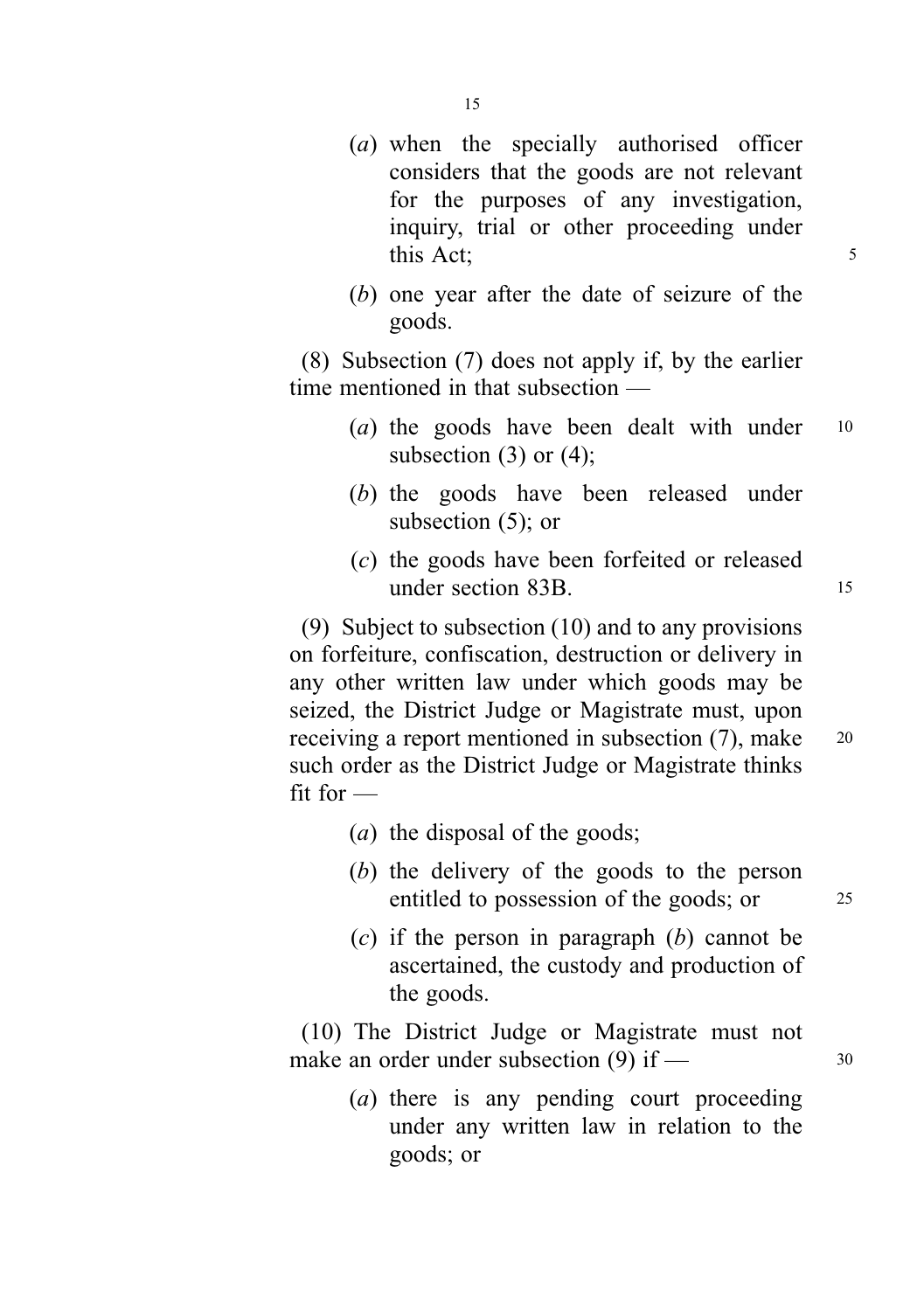16

(b) the District Judge or Magistrate is satisfied that the goods are relevant for the purposes of any investigation, inquiry, trial or other proceeding under any written law.".

# <sup>5</sup> Amendment of section 83B

15. Section 83B of the principal Act is amended —

- (a) by deleting the word "All" in subsection  $(1)$  and substituting the words "Subject to section 83J, all";
- (b) by inserting, immediately after the words "convicted of the <sup>10</sup> offence" in subsection (3), the words "; and in the absence of such proof, the court may order the release of the goods to a person determined by the court"; and
	- (c) by deleting subsection (4) and substituting the following subsections:

<sup>15</sup> "(4) The court may, in an order for the forfeiture of goods under this section or by a subsequent order, further provide for the disposal of the goods in any manner as the court thinks fit.

(5) If an order is made under this section in a case in <sup>20</sup> which an appeal lies, the order must not, except where the goods are perishable, be carried out until the period allowed for the appeal has lapsed or the appeal has been dealt with.".

# Repeal of section 83C

<sup>25</sup> 16. Section 83C of the principal Act is repealed.

# Amendment of section 83E

17. Section 83E(1) of the principal Act is amended by deleting paragraph  $(b)$  and substituting the following paragraph:

"(b) has in the person's possession any goods —

<sup>30</sup> (i) used or intended to be used by any person to obtain any refund pursuant to regulations made under section 25, in circumstances that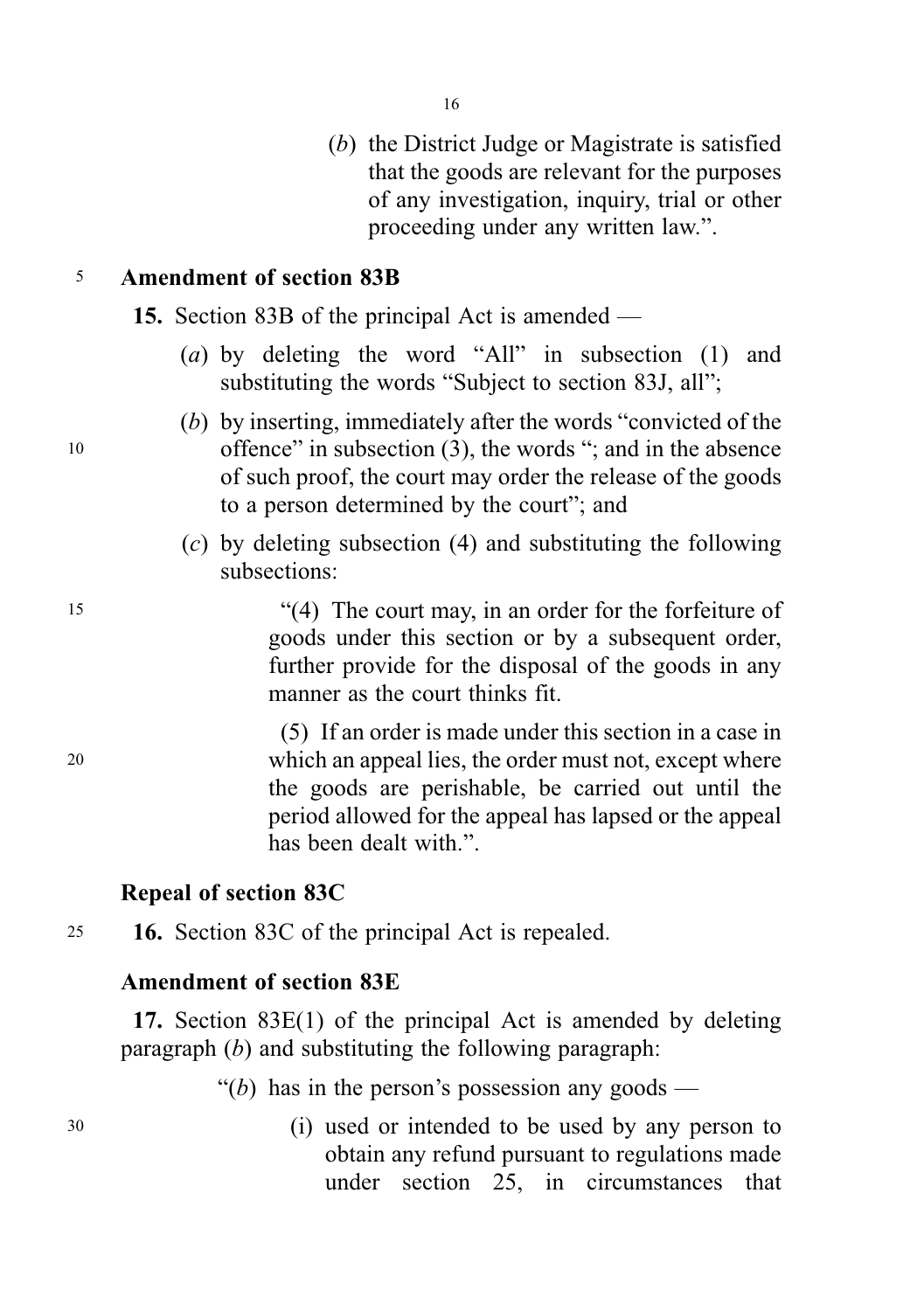constituted or would constitute an offence under section 62 or 63; or

(ii) that may aid in any investigation or prosecution in connection with such offence; or".

#### Amendment of section 86 <sup>5</sup>

18. Section 86 of the principal Act is amended by inserting, immediately after subsection (1), the following subsection:

"(1A) Without affecting subsection (1), the Minister may make regulations to prescribe the mode of payment for any refund under this Act in relation to any person or class of 10 persons.".

#### Amendment of section 90

- 19. Section 90 of the principal Act is amended
	- (*a*) by deleting subsection  $(1)$ ;
	- (b) by inserting, immediately after subsection (1A), the 15 following subsections:

"(1AA) Subject to subsections (1AB) and (1C), where any person makes a claim in accordance with subsection (1B) that any money was overpaid or erroneously paid by the person as tax chargeable on 20 the importation of goods under this Act (whether such goods were imported by the person or by another person), it is lawful for the Comptroller to refund such money to the person if it is proved to the satisfaction of the Comptroller that the money was overpaid or <sup>25</sup> erroneously paid by the person as tax chargeable on the importation of those goods.

(1AB) Despite subsection (1AA) and subject to subsections (1AC) and (1C), where —

> (a) it is proved to the satisfaction of the <sup>30</sup> Comptroller that —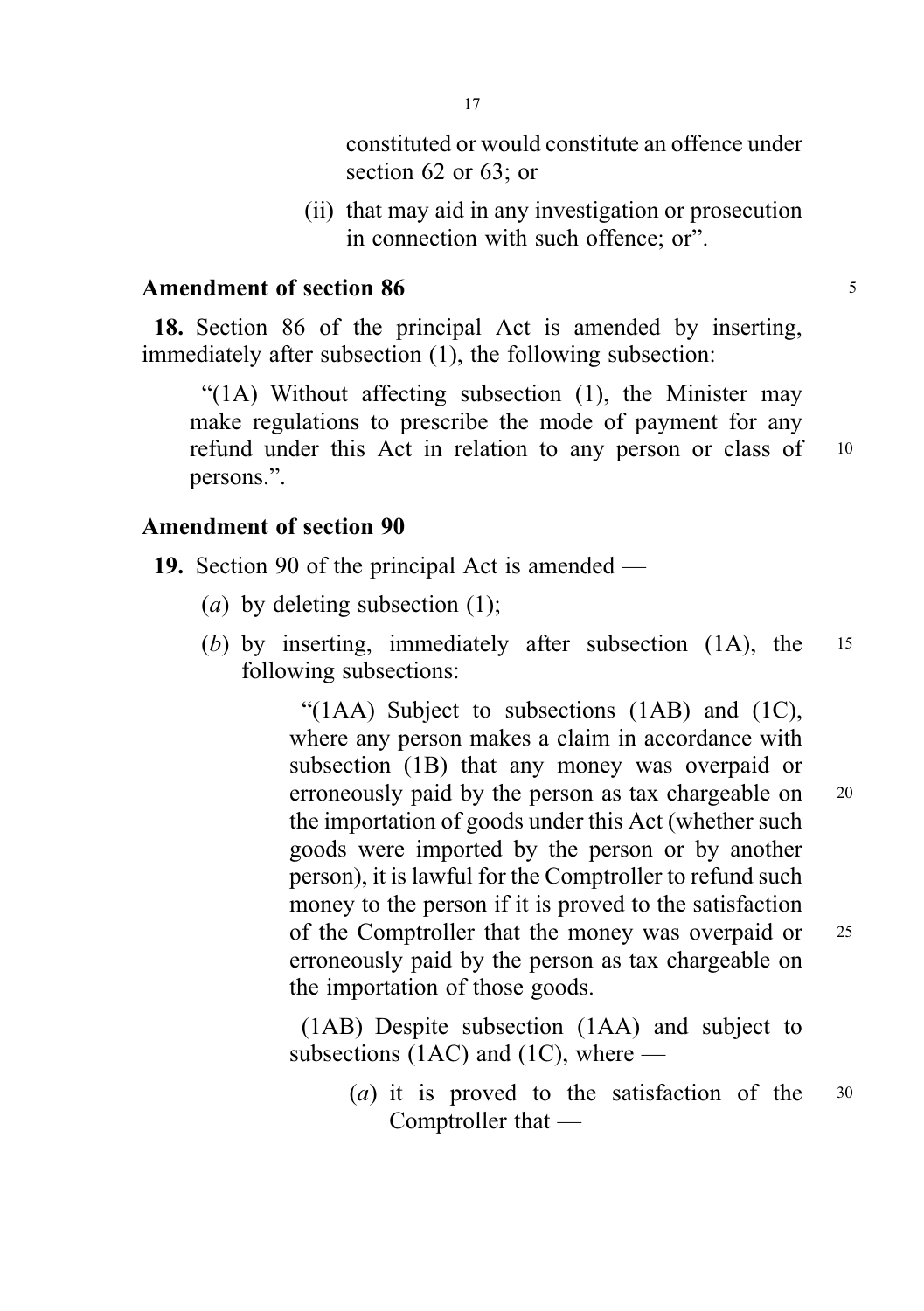| (i) any person $(X)$ has overpaid or<br>erroneously paid any money as tax<br>chargeable on the importation of<br>goods under this Act; and                                                                                                              |         |
|---------------------------------------------------------------------------------------------------------------------------------------------------------------------------------------------------------------------------------------------------------|---------|
| (ii) the person making the claim to the<br>Comptroller is a taxable person $(Y)$<br>who has reimbursed $X$ or otherwise<br>provided $X$ with funds for the whole<br>or any part of that money paid by $X$ ;<br>and                                      | 5<br>10 |
| (b) $X$ has not received from the Comptroller<br>the amount claimed by Y,                                                                                                                                                                               |         |
| then, it is lawful for the Comptroller to refund or pay<br>to $Y$ the money overpaid or erroneously paid.                                                                                                                                               |         |
| $(1AC)$ Nothing in subsection $(1AB)$ entitles Y to<br>any refund in excess of the reimbursement or funds<br>provided by $Y$ for the purpose of $X$ 's payment as tax<br>chargeable on the importation of goods, less the<br>correct amount of the tax. | 15      |
| (1AD) To avoid doubt, nothing in subsection (1AB)<br>prevents $X$ from claiming under subsection (1AA) any<br>part of the overpayment or erroneous payment not<br>claimed by $Y$ under subsection $(1AB)$ .";                                           | 20      |
| (c) by inserting, immediately after the<br>words<br>"subsection $(1A)$ " in subsection $(1B)$ , the<br>words<br>", $(1AA)$ or $(1AB)$ ";                                                                                                                | 25      |
| (d) by deleting the word "and" at the end of<br>subsection $(1B)(b)(i)$ ;                                                                                                                                                                               |         |
| $(e)$ by deleting the full-stop at the end of sub-paragraph (ii) of<br>subsection $(1B)(b)$ and substituting a semi-colon, and by<br>immediately<br>thereafter<br>following<br>inserting<br>the<br>sub-paragraphs:                                      | 30      |
| "(iii) in the case of a claim referred to in<br>subsection (1AA), the date on which                                                                                                                                                                     |         |

18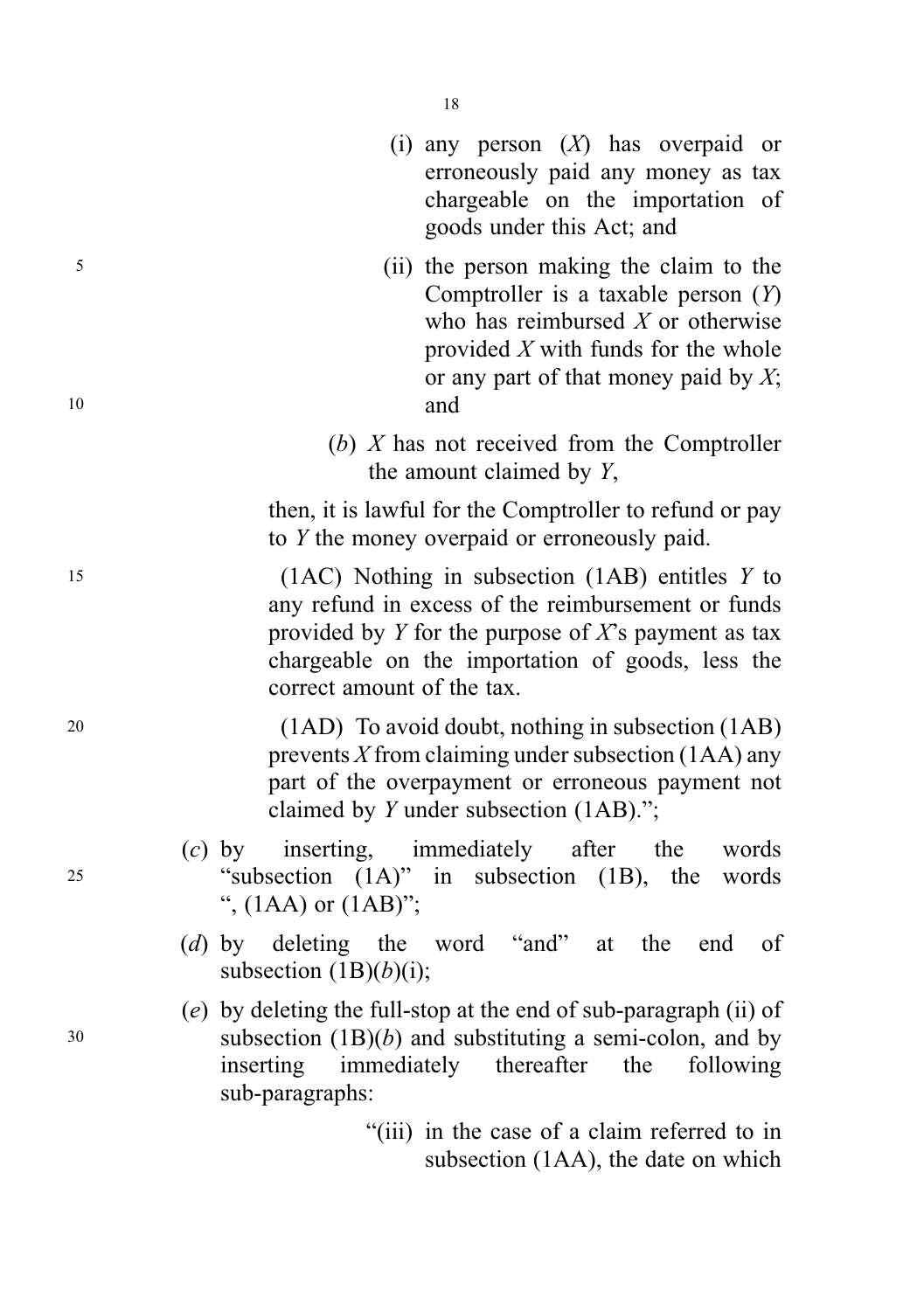the tax chargeable on the importation of the goods concerned was paid by the claimant; and

- (iv) in the case of a claim referred to in subsection (1AB), the date on which  $\frac{5}{5}$ the tax chargeable on the importation of the goods concerned was paid by  $X$ "; and
- (f) by inserting, immediately after the words "subsection  $(1A)$ " in subsection  $(1C)$ , the words  $10$ ",  $(1AA)$  or  $(1AB)$ ".

## Amendment of First Schedule

- 20. The First Schedule to the principal Act is amended
	- (a) by inserting, immediately after sub-paragraph (2) of paragraph 4, the following sub-paragraphs: <sup>15</sup>

"(3) Despite paragraphs  $1(1)$ ,  $1A(1)$  and  $1B(1)$ , the Comptroller may, if the Comptroller thinks fit, refuse the registration of any person for the protection of revenue.

(4) The Comptroller may, if the Comptroller thinks fit, subsequently register the person mentioned in 20 sub-paragraph (3) with effect from such date as the Comptroller may determine if the person is liable to be registered under paragraph 1, 1A or 1B on that date.

(5) If the Comptroller registers any person under  $sub-paragnh(4)$  — 25

- (a) the Comptroller must notify the person; and
- (b) the effective date of the registration must not be earlier than 30 days after the Comptroller has notified the person of the registration.";
- (b) by inserting, immediately after sub-paragraph (2) of <sup>30</sup> paragraph 5, the following sub-paragraphs:

" $(2A)$  Despite paragraphs  $1(1)$ ,  $1A(1)$  and  $1B(1)$ , the Comptroller may, if the Comptroller thinks fit, refuse the registration of the person for the protection of revenue.

19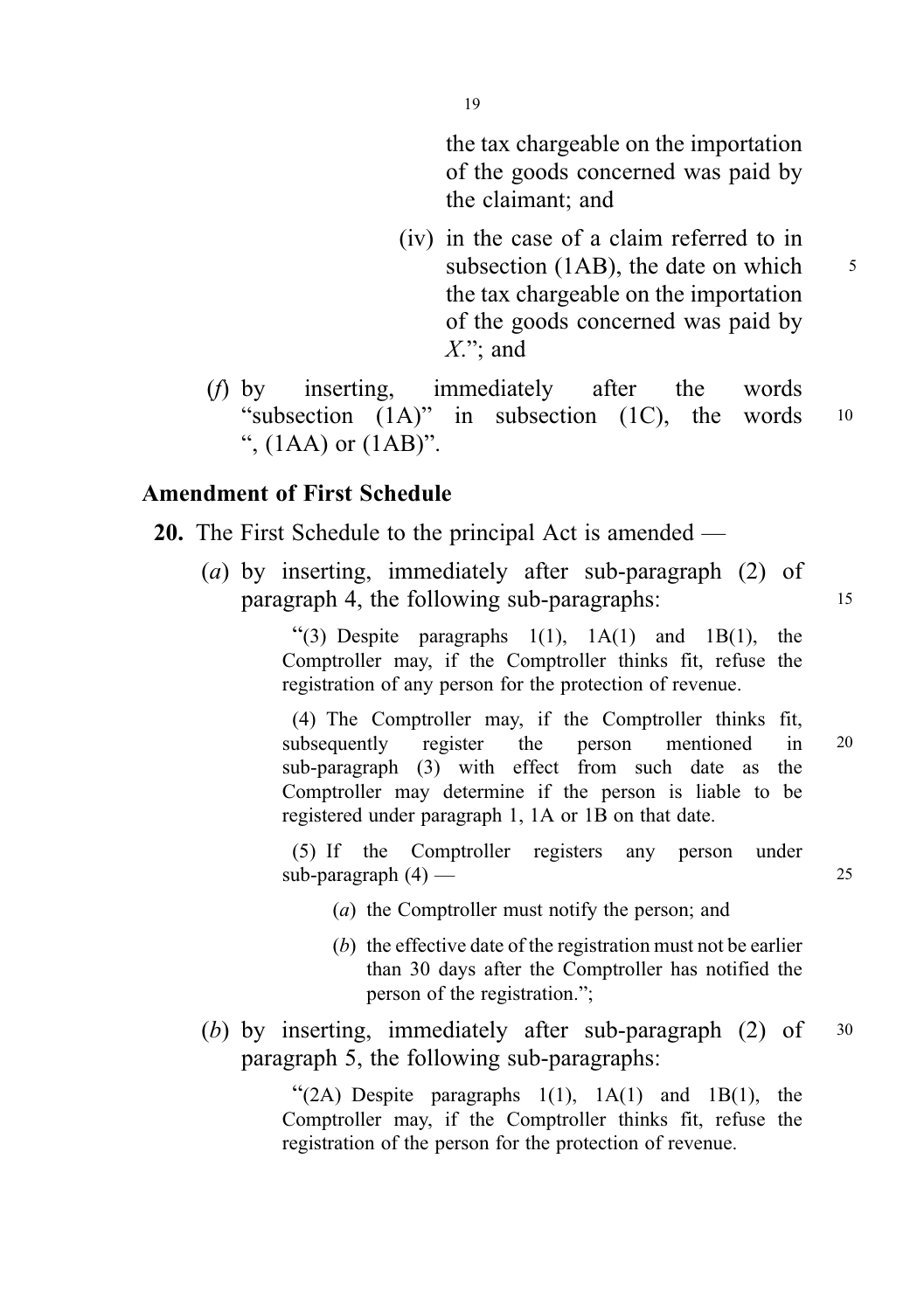(2B) The Comptroller may, if the Comptroller thinks fit, subsequently register the person mentioned in sub-paragraph (2A) with effect from such date as the Comptroller may determine if the person is liable to be 5 registered under paragraph 1, 1A or 1B on that date.

> (2C) If the Comptroller registers any person under sub-paragraph  $(2B)$  —

- (a) the Comptroller must notify the person; and
- (b) the effective date of the registration must not be earlier 10 than 30 days after the Comptroller has notified the person of the registration.";
	- (c) by inserting, immediately after sub-paragraph (2) of paragraph 6, the following sub-paragraphs:

"(3) Despite paragraphs  $1(2)$ ,  $1A(2)$  and  $1B(2)$ , the 15 Comptroller may, if the Comptroller thinks fit, refuse the registration of the person for the protection of revenue.

(4) The Comptroller may, if the Comptroller thinks fit, subsequently register the person mentioned in sub-paragraph (3) with effect from such date as the 20 Comptroller may determine if the person is liable to be registered under paragraph 1, 1A or 1B on that date.

> (5) If the Comptroller registers any person under sub-paragraph  $(4)$  —

- (a) the Comptroller must notify the person; and
- 25 (b) the effective date of the registration must not be earlier than 30 days after the Comptroller has notified the person of the registration.";
	- (*d*) by inserting, immediately after paragraph 7, the following paragraph:

<sup>30</sup> "7A.—(1) The Comptroller may at any time, if the Comptroller thinks fit —

- (a) impose any condition on any registration of a person under paragraph 1, 1A or 1B for the protection of revenue; and
- 35 (b) vary, add to or remove any condition so imposed.

(2) Any condition under sub-paragraph (1) may be imposed wholly or partly by reference to, or without reference to, any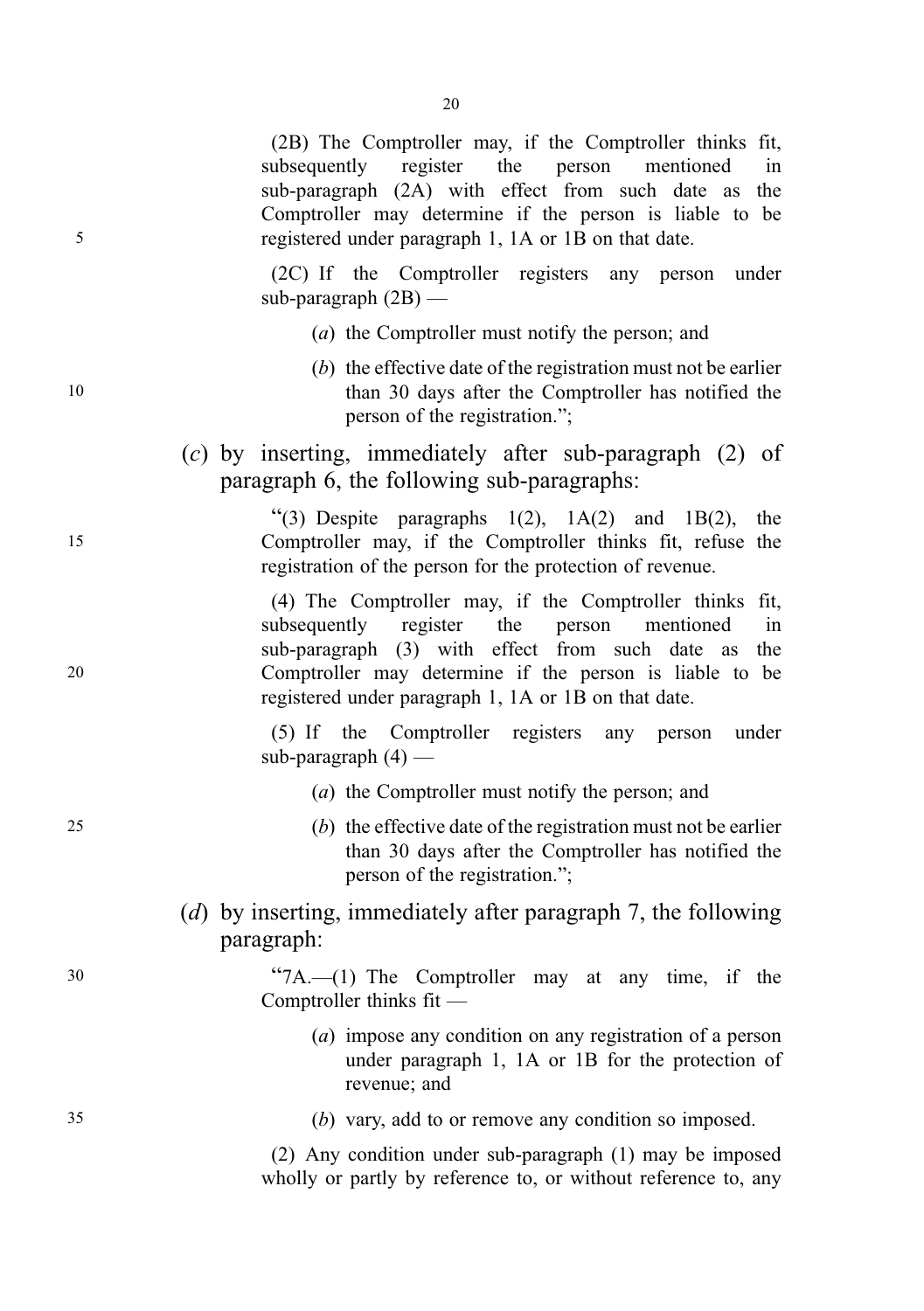condition prescribed for the purposes of paragraph 1, 1A or 1B, as the case may be.

(3) The Comptroller may cancel the registration of the person if the person is in breach of any condition imposed under  $sub-param$  (1).";  $5$ 

- (e) by deleting the words "subject to such conditions as the Comptroller may think fit to impose, and" in paragraph 8(1);
- (f) by deleting sub-paragraph (3) of paragraph 8 and substituting the following sub-paragraphs: 10

"(3) The Comptroller may at any time, if the Comptroller thinks fit —

- (a) impose any condition on the registration of the person; and
- (b) vary, add to or remove any condition so imposed.  $15$

(3A) Any condition under sub-paragraph (3) may be imposed wholly or partly by reference to, or without reference to, any condition prescribed for the purposes of this paragraph.";

- (g) by deleting the words "sub-paragraph  $(1)$ " in paragraph 8(4) and substituting the words <sup>20</sup> "sub-paragraph (3)";
- (h) by deleting the words "subject to such conditions as the Comptroller may think fit to impose, and" in paragraph 9(1);
- (i) by deleting sub-paragraph  $(3)$  of paragraph 9 and 25 substituting the following sub-paragraphs:

"(3) The Comptroller may at any time, if the Comptroller thinks fit —

- (a) impose any condition on the registration of the person; and 30
- (b) vary, add to or remove any condition so imposed.

(3A) Any condition under sub-paragraph (3) may be imposed wholly or partly by reference to, or without reference to, any condition prescribed for the purposes of this paragraph.";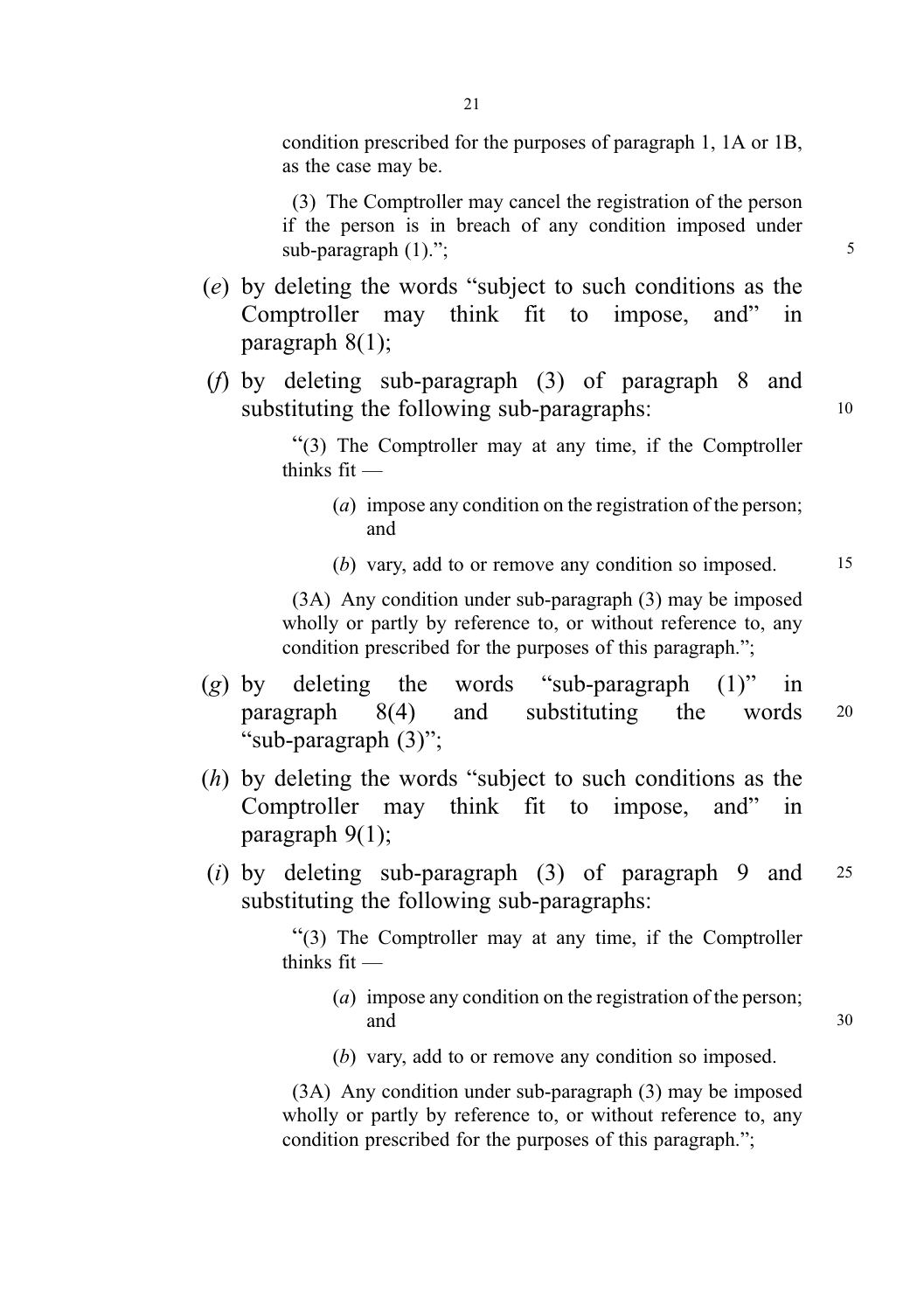(i) by deleting the words "sub-paragraph  $(1)$ " in paragraph 9(4) and substituting the words "sub-paragraph (3)"; and

22

 $(k)$  by inserting, immediately after paragraph 14, the following <sup>5</sup> paragraph:

> "14A. The Comptroller may cancel the registration of a person if any supply made to or by the person is a part of an arrangement mentioned in section 20(2A).".

#### Repeal and re-enactment of Sixth Schedule

<sup>10</sup> 21. The Sixth Schedule to the principal Act is repealed and the following Schedule substituted therefor:

#### "SIXTH SCHEDULE

Section 6

#### PART 1

#### 15 PUBLIC SCHEMES UNDER SECTION 6(6C)

- 1. Wage credit scheme.
- 2. Jobs support scheme.

#### PART 2

#### DISCLOSURE OF NAMES AND PARTICULARS OF 20 PERSONS AND PLACES UNDER SECTION 6(7)

- 1. Approved warehouses for the purposes of section  $21(3)(y)$  or 21C.
- 2. Taxable persons approved under section 21B(1).
- 3. Taxable persons to whom regulations made under section 27, 27A or 37A apply.
- 25 4. Approved persons referred to in section 37B.
	- 5. Refiners referred to in paragraph  $2(a)(iii)(B)$  of Part III of the Fourth Schedule.".

#### New Ninth Schedule

22. The principal Act is amended by inserting, immediately after <sup>30</sup> the Eighth Schedule, the following Schedule: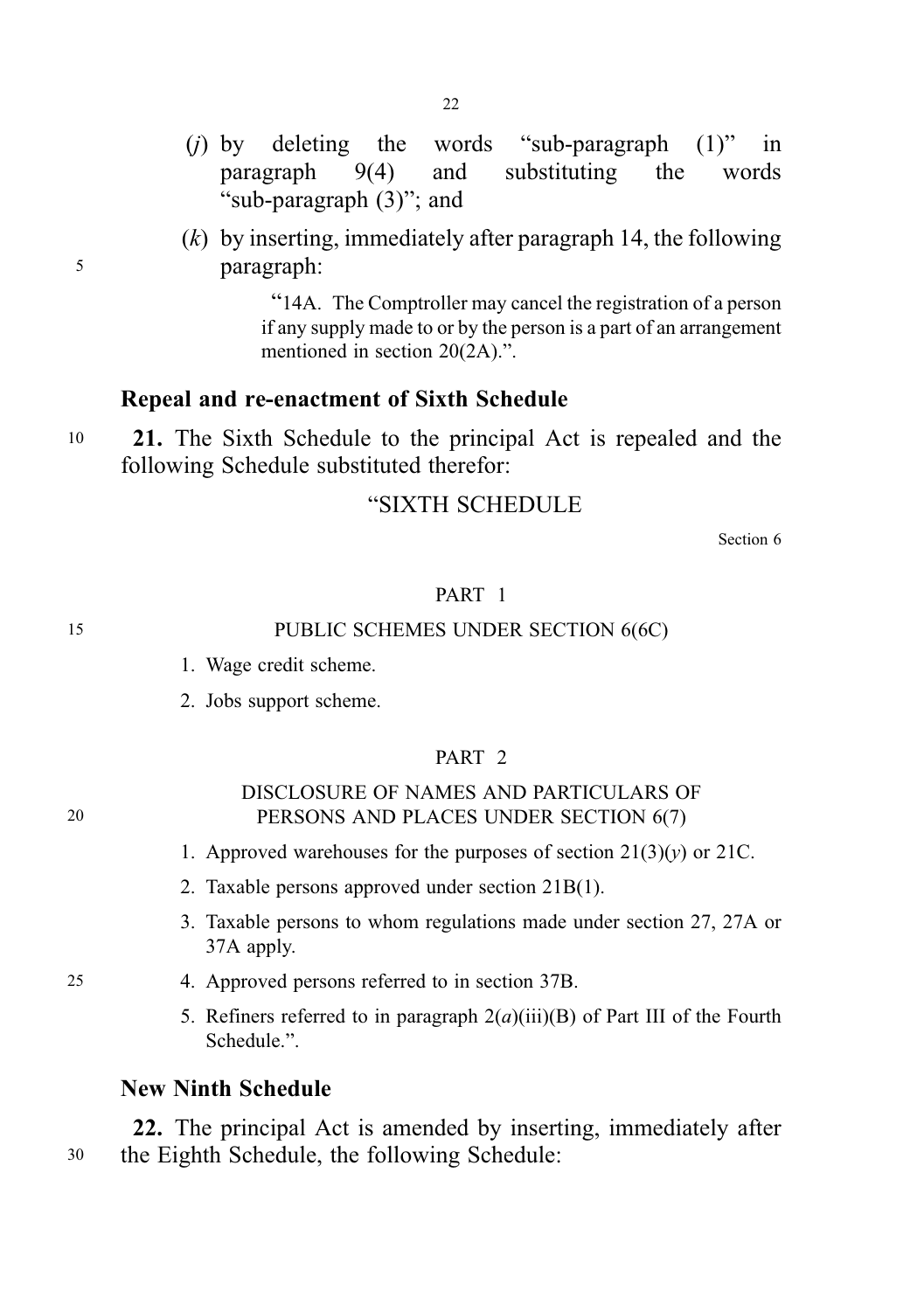#### "NINTH SCHEDULE

Section 20(2C)

#### ILLUSTRATIONS OF ARRANGEMENTS FOR PURPOSES OF SECTION 20(2A)

#### $Illustration\ 1-Missing\ tradeer\ in\ supply\ chain$  5

Persons A, B and C are registered under this Act. Person A supplies goods to Person B at a price that includes tax chargeable on the supply. Person B supplies the same goods to Person C at a higher price (to earn a profit margin for Person B) that includes tax chargeable on the supply. Person C exports the goods to an overseas Person D at a price that does not include tax chargeable 10 on the supply to Person D (on the basis that an export of goods would be a zero-rated supply).

Person C claims a refund for the input tax paid to Person B and Person B accounts for the output tax on Person B's supply to Person C (less the input tax paid to Person A). Person A fails to account for the output tax on Person 15 A's supply to Person B and becomes untraceable.

The arrangement causes loss of public revenue as a refund is made to Person C while Person A does not account for the output tax due from Person A.

This illustration applies equally to a supply of services, and if there are 2 20 or more intermediaries in the supply chain between Person A and Person C.

#### Illustration  $2 -$  Obstruction and obfuscation by intermediary

Persons A, B and C are registered under this Act. Person A supplies goods to Person B at a price that includes tax chargeable on the supply. Person B supplies the same goods to Person C at a higher price (to earn a profit margin 25 for Person B) that includes tax chargeable on the supply. Person C exports the goods to an overseas Person D at a price that does not include tax chargeable on the supply to Person D (on the basis that an export of goods would be a zero-rated supply).

Person C claims a refund for the input tax paid to Person B and Person B 30 accounts for the output tax on Person B's supply to Person C (less the input tax paid to Person A). Person A fails to account for the output tax on Person A's supply to Person B, and Person B obfuscates the identity of Person A (for instance, by Person B becoming untraceable or keeping poor records).

The arrangement causes loss of public revenue as a refund is made to 35 Person C while Person A does not account for the output tax due from Person A.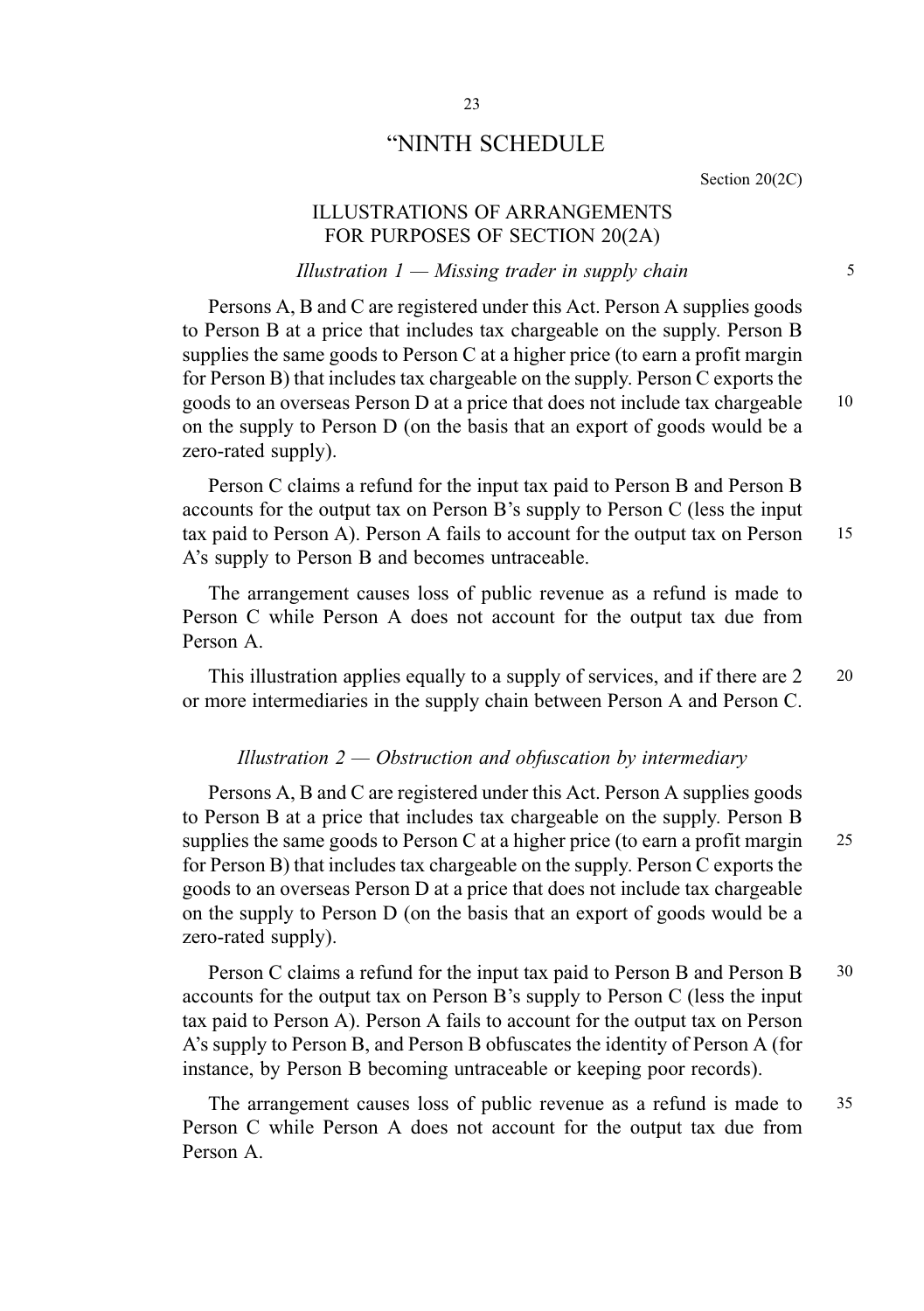This illustration applies equally to a supply of services, and if there are 2 or more intermediaries in the supply chain between Person A and Person C.

#### Illustration  $3$  — Inflation of value of supply

Persons A, B and C are registered under this Act. Person A supplies goods 5 to Person B at a price that includes tax chargeable on the supply. Person B supplies the same goods to Person C at a higher price (to earn a profit margin for Person B) that includes tax chargeable on the supply. Person C exports the goods to an overseas Person D at a price that does not include tax chargeable on the supply to Person D (on the basis that an export of goods would be a 10 zero-rated supply).

> The price charged by Person A to Person B for the goods is grossly excessive because the goods are counterfeit, of a poorer quality than described in the supply, or of a lower quantity than described in the supply.

Person C claims a refund for the input tax paid to Person B and Person B 15 accounts for the output tax on Person B's supply to Person C (less the input tax paid to Person A). Given the inflated value of the goods, the refund is larger than what would otherwise be given. Person A fails to account for the output tax on Person A's supply to Person B, and it is not possible to recover the output tax from Person A (for instance, because Person A has little 20 assets).

> The arrangement causes loss of public revenue as, firstly, the refund to Person C is excessive, and, secondly, a refund is made to Person C while Person A does not account for the output tax due from Person A.

This illustration applies equally to a supply of services, and if there are 2 25 or more intermediaries in the supply chain between Person A and Person C.

#### Illustration  $4 -$  Offsetting input tax against tax on supplies made in another supply chain

Persons A, B and C are registered under this Act. Person A supplies goods to Person B at a price that includes tax chargeable on the supply. Person B 30 supplies the same goods to Person C at a higher price (to earn a profit margin for Person B) that includes tax chargeable on the supply. Person C exports the goods to an overseas Person D at a price that does not include tax chargeable on the supply to Person D (on the basis that an export of goods would be a zero-rated supply).

35 Person C sets off the input tax paid to Person B against the output tax charged on other supplies made to Person E (who is registered under this Act) to reduce the amount of the output tax otherwise payable by Person C to the Comptroller.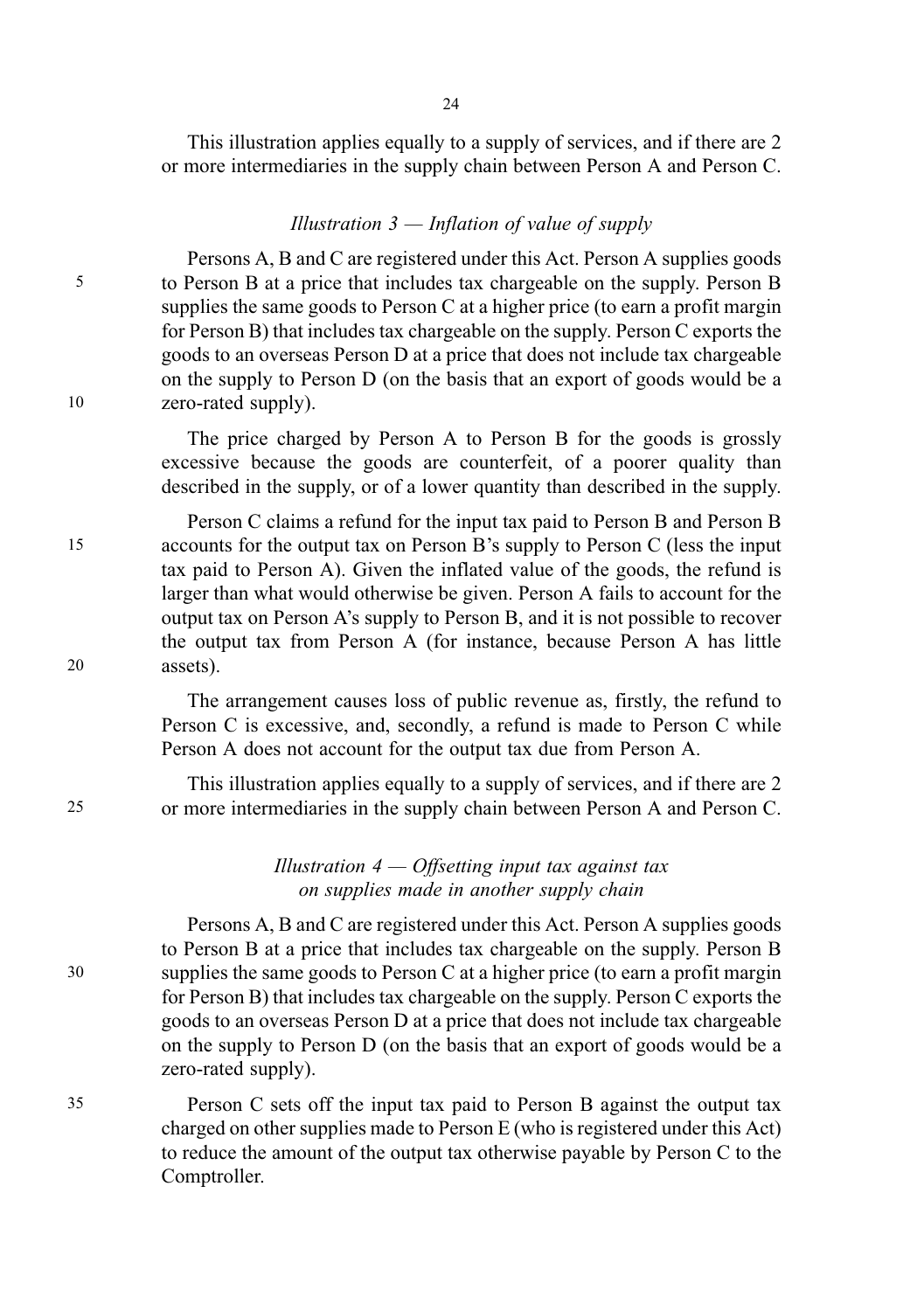Person B accounts for the output tax on Person B's supply to Person C (less the input tax paid to Person A). Person A fails to account for the output tax on Person A's supply to Person B and it is not possible to recover the output tax from Person A.

The arrangement causes loss of public revenue as Person C has reduced  $\frac{5}{5}$ the amount of the output tax otherwise payable by Person C to the Comptroller when Person C sets off the input tax paid to Person B against the output tax charged on other supplies made to Person E, while Person A does not account for the output tax due from Person A.

This illustration applies equally to a supply of services, and if there are 2 10 or more intermediaries in the supply chain between Person A and Person C.

#### Illustration  $5 -$  Assumption of identity of trader

Person A is not registered under this Act. Persons B, C and D are registered under this Act. Person A supplies goods to Person B using Person D's registration details, at a price that includes tax chargeable on the 15 supply. Person B supplies the same goods to Person C at a higher price (to earn a profit margin for Person B) that includes tax chargeable on the supply. Person C exports the goods to an overseas Person E at a price that does not include tax chargeable on the supply to Person E (on the basis that an export of goods would be a zero-rated supply). 20

Person C claims a refund for the input tax paid to Person B and Person B accounts for the output tax on Person B's supply to Person C (less the input tax paid to Person A).

The arrangement causes loss of public revenue as a refund is made to Person C while Person D does not account for any output tax to the 25 Comptroller since Person D did not actually make the supply of goods to Person B.

This illustration applies equally to a supply of services, and if there are 2 or more intermediaries in the supply chain between Person A and Person C.".

#### Miscellaneous amendments 30

- 23. The principal Act is amended
	- (a) by deleting the word "from" in the following provisions and substituting in each case the word "after":

Sections 19(15) (definition of "initial specified period" and paragraphs  $(a)(ii)$  and  $(b)(ii)$  of the definition of  $35$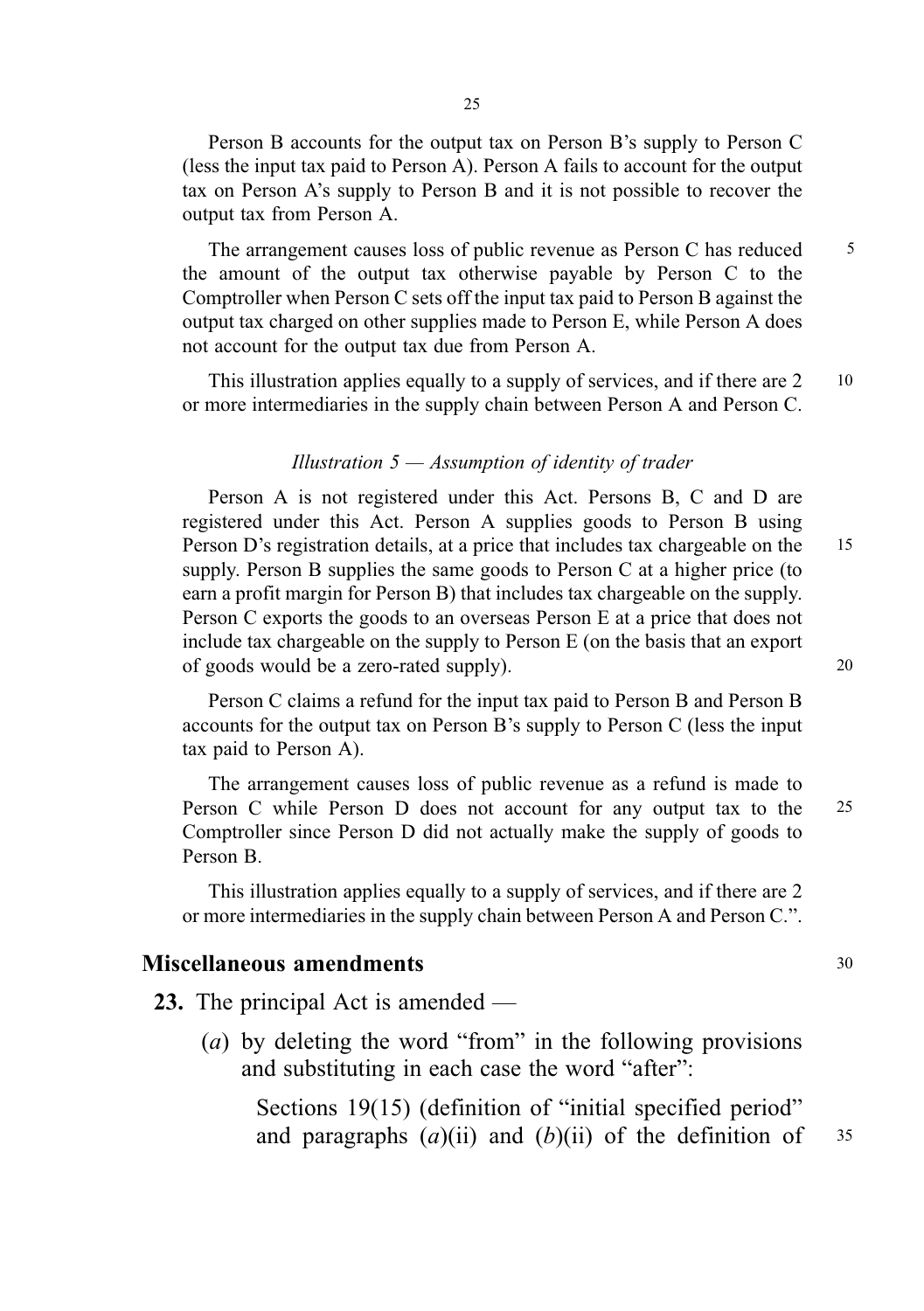|    | "subsequent specified period"), $25(2)(b)$ , $45(5)(a)$ and<br>(b) and (10B), $46(2)(a)$ and (b), $51(1)(a)$ and $90(1B)(b)$ ;                                                                                             |
|----|----------------------------------------------------------------------------------------------------------------------------------------------------------------------------------------------------------------------------|
|    | (b) by deleting the word "from" in section $30(3)$ and<br>substituting the words "with effect from";                                                                                                                       |
| 5  | (c) by deleting subsection (4) of section 32 and substituting the<br>following subsection:                                                                                                                                 |
|    | "(4) Where a taxable person dies, or goes into<br>liquidation or receivership, or becomes bankrupt or<br>incapacitated, the Comptroller may, for the period —                                                              |
| 10 | (a) beginning on the date of the death,<br>liquidation, receivership, bankruptcy or<br>incapacity; and                                                                                                                     |
|    | (b) ending on the date immediately before $-$                                                                                                                                                                              |
| 15 | (i) the date another person is registered<br>in respect of the taxable supplies<br>made or intended to be made by that<br>taxable person in the course or<br>furtherance of that taxable person's<br>business; or          |
| 20 | (ii) in the case of incapacity, the date the<br>incapacity ceases,                                                                                                                                                         |
|    | deem any person carrying on that business to be a<br>taxable person.";                                                                                                                                                     |
| 25 | (d) by deleting the words "days of" in the following provisions<br>and substituting in each case the words "days after":                                                                                                   |
|    | Sections 32(6), 49(2), 51(1)(b) and (3), 60(1)(b) and<br>79(4)(a)(i) and (ii), (c) and (d)(ii) and paragraphs 11 and<br>$15(2)(a)$ and (b) and (3) of the First Schedule;                                                  |
| 30 | (e) by deleting the words "commencing from the expiry of the<br>period prescribed" in section $60(2)(b)$ and substituting the<br>words "commencing on the day immediately after the last<br>day of the period prescribed"; |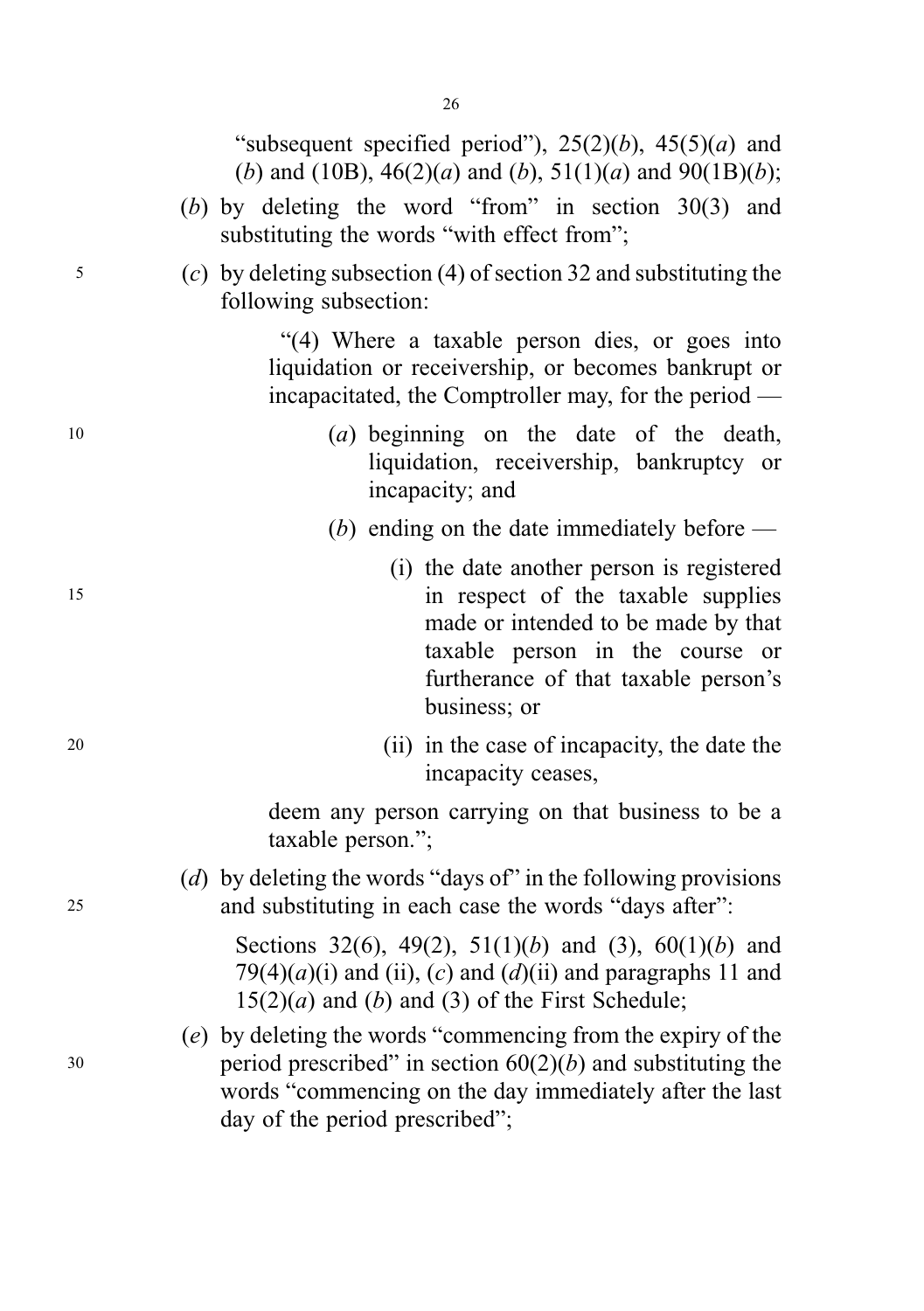- (*f*) by deleting the words "commencing from" in section  $61(i)$ and substituting the words "beginning on";
- (g) by deleting the words "at the place" in section  $89(2B)$  and substituting the words "in the manner";
- (h) by deleting sub-paragraph (2) of paragraph 4 of the  $\frac{5}{5}$ First Schedule and substituting the following sub-paragraph:

"(2) The Comptroller must register any such person (whether or not the person so notifies the Comptroller) with effect from —

- (a) the day immediately after the end of the month that  $10$ follows the month in which the 30th day falls; or
- (b) such earlier date as may be agreed between the Comptroller and the person.";
- $(i)$  by deleting the words "30 days of the beginning of that period" in paragraph 5(1) of the First Schedule and <sup>15</sup> substituting the words "30 days after the first day of that period";
- (i) by deleting sub-paragraph  $(2)$  of paragraph 5 of the First Schedule and substituting the following sub-paragraph:

"(2) Subject to sub-paragraph (3), the Comptroller must <sup>20</sup> register any such person (whether or not the person so notifies the Comptroller) with effect from —

- (a) the day immediately after the end of the 30 days; or
- (b) such earlier date as may be agreed between the Comptroller and the person."; 25
- $(k)$  by deleting the words "30 days of the time when" in paragraph 6(1) of the First Schedule and substituting the words "30 days after the day on which";
- (*l*) by deleting the words "time when" in paragraph  $6(2)$  of the First Schedule and substituting the words "day on which"; 30
- $(m)$  by deleting the word "from" in paragraph  $6(b)$  of Part I of the Fifth Schedule and substituting the words "beginning on"; and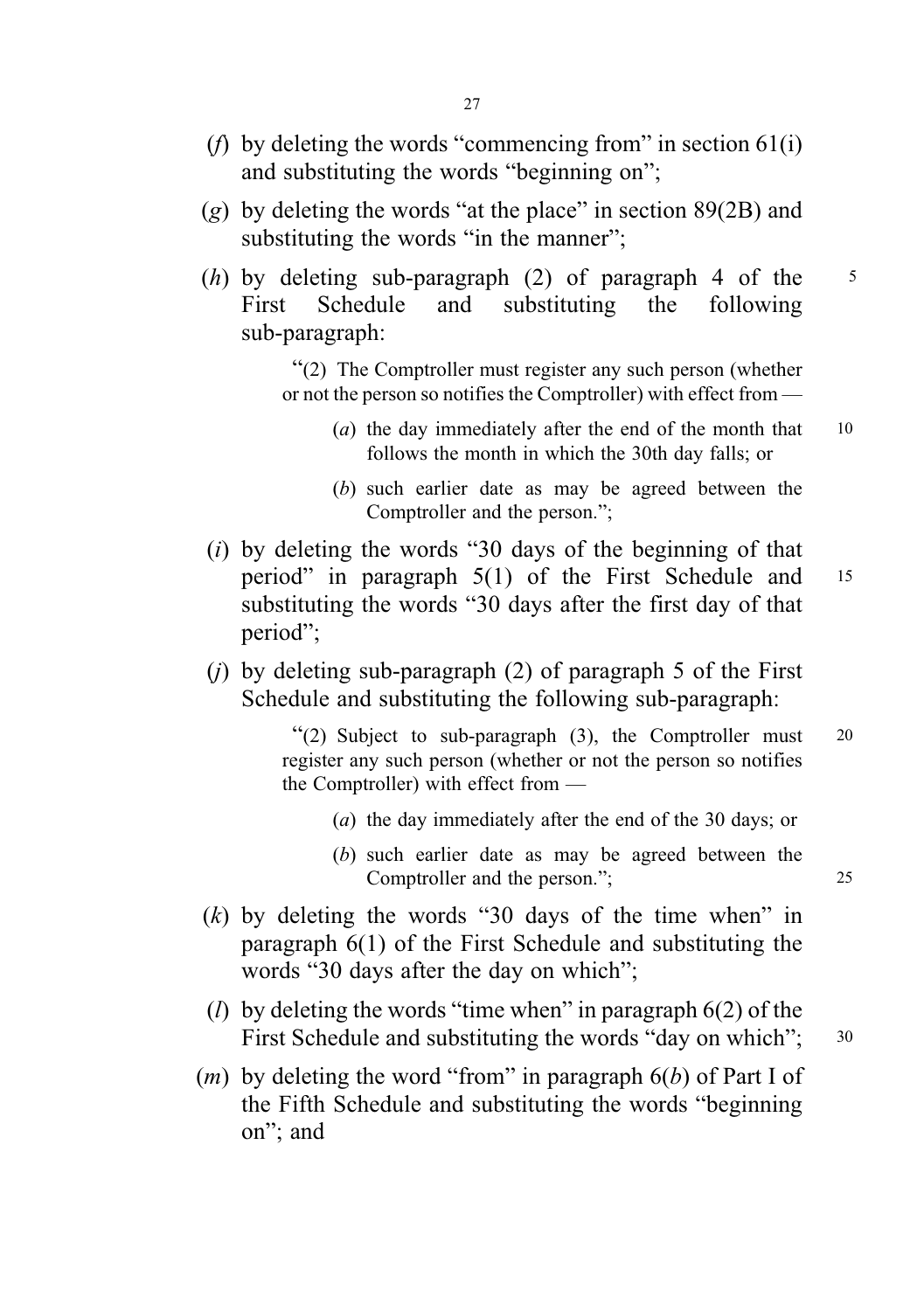(*n*) by deleting the word "from" in paragraphs  $13(2)$  and 15 of Part I of the Fifth Schedule and substituting in each case the words "with effect from".

# Validation

- $5 \qquad 24. \qquad (1)$  This section applies where the Comptroller has, during the period from 18 February 2020 to the date of commencement of section 3 of the Goods and Services Tax (Amendment) Act 2020 (called in this section the appointed date) (both dates inclusive) —
	- (*a*) furnished to —
- <sup>10</sup> (i) the chief executive officer of the Inland Revenue Authority of Singapore established under section 3 of the Inland Revenue Authority of Singapore Act; or
	- (ii) an officer duly authorised by the chief executive officer,
- <sup>15</sup> any information required for the performance of the official duties of the chief executive officer or authorised officer in administering the public scheme known as the Jobs Support Scheme; or
- (b) allowed the chief executive officer or authorised officer <sup>20</sup> such access to any records or documents as may be necessary for the performance of those official duties.

(2) An act mentioned in subsection  $(1)(a)$  or  $(b)$  is taken to have been validly carried out in accordance with section 6(6C) of the principal Act as in force on the appointed date, as if that provision <sup>25</sup> were in force at the material time.

# Saving

25. Section 15 applies to goods whether seized before, on or after the date that the section comes into operation.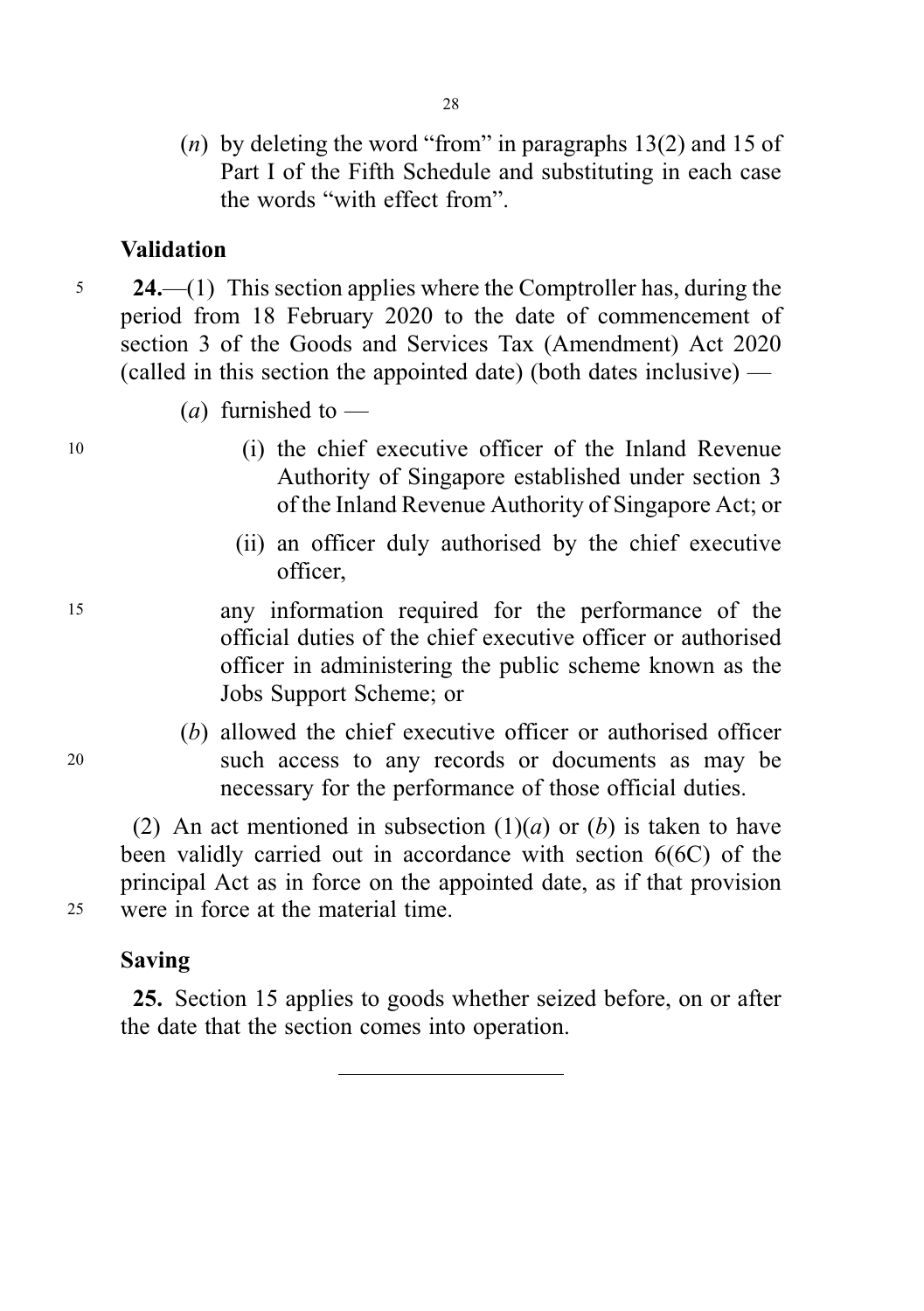#### EXPLANATORY STATEMENT

This Bill seeks to amend the Goods and Services Tax Act (Cap. 117A).

Clause 1 relates to the short title and commencement.

Clause 2 amends section 5 (Responsibility of Comptroller and delegation of powers) to extend the powers that a specially authorised officer may be authorised to exercise, to those under section 83A.

Clause 3 amends section 6 (Official secrecy) to insert new subsections (6C) and (6D). The new subsection (6C) enables the Comptroller of Goods and Services Tax (the Comptroller) to share tax information with various officers of the Inland Revenue Authority of Singapore, and to afford them access to tax information, to enable them to carry out their official duties in administering the public schemes specified in Part 1 of the Sixth Schedule (as amended by clause 21). The new subsection (6D) empowers the Minister for Finance (the Minister) to amend Part 1 of the Sixth Schedule by order in the Gazette. The clause also makes a consequential amendment to section  $6(7)$ , in light of the repeal and re-enactment of the Sixth Schedule.

Clause 4 amends section 20 (Input tax allowable under section 19) to insert new subsections (2A) to (2G), to disentitle a taxable person from claiming any credit for input tax on a supply made to the taxable person, if the taxable person knew or should have known that the supply was a part of what is commonly known as "missing trader fraud". Illustrations (non-exhaustive) of missing trader fraud are set out in the Ninth Schedule (inserted by clause 22). The new subsections (2D) and (2E) provide for who is regarded as a person who "should have known" of this.

Clause 5 makes a consequential amendment to section 25 (Refund or remission of tax in certain cases). Paragraph (g) of section  $25(2)$  is no longer necessary in light of the amendments to section 83A (under clause 14).

Clause 6 inserts a new section 45A to provide for the imposition of a surcharge on a taxable person who makes a claim for any credit for input tax in respect of a supply to the taxable person which the taxable person should have known was a part of an arrangement under the new section 20(2A).

Clause 7 amends section 46 (Duty to keep records) to require a taxable person to keep records of the reasonable steps taken by the taxable person to ascertain whether or not a supply made to the taxable person is a supply mentioned in the new section 20(2A).

Clause 8 amends section 47 (Comptroller may disregard certain transactions and dispositions) —

(a) to require the Comptroller to disregard or vary a tax avoidance arrangement described in the section and to make adjustments in order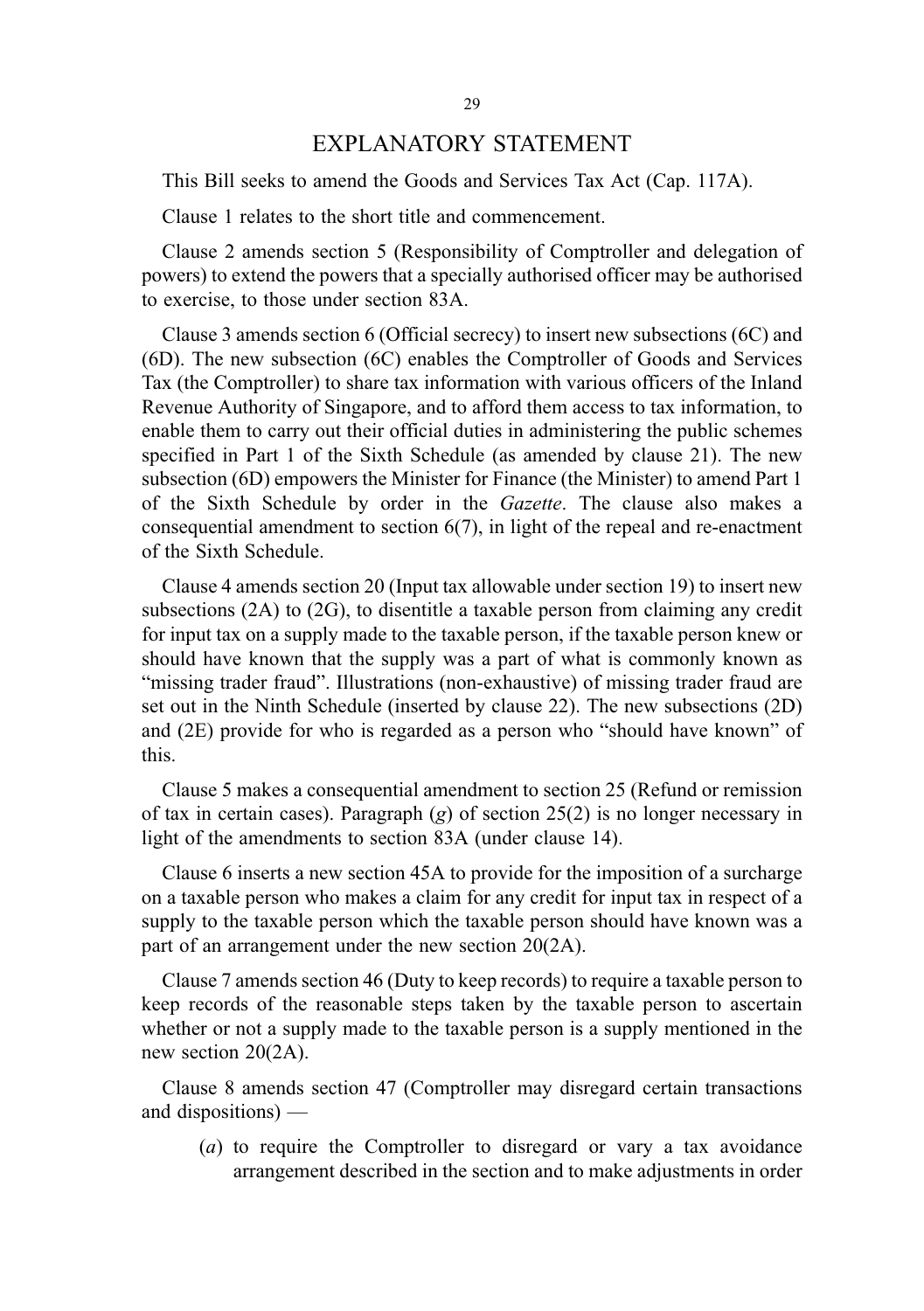to counteract any tax advantage obtained or obtainable by the person under that arrangement;

- (b) to provide for additional grounds on which the Comptroller must make adjustments;
- (c) to provide for a time limit of 5 years after the end of a prescribed accounting period in respect of which the Comptroller may make an adjustment;
- (d) to provide that the issue of whether subsection  $(1)$  applies to a case, and any action by the Comptroller under subsection (1A) in a case, may be questioned in an appeal against an assessment in accordance with Part VIII;
- (e) to require payment of any additional tax arising from any adjustment to be made within one month after the date of service on the person of a written notice of the adjustment; and
- (f) to amend the section heading to properly reflect the intent of the section.

Clause 9 inserts a new section 47A to provide that if the Comptroller makes any adjustment under section 47, a surcharge equal to 50% of the amount of any additional tax imposed on a person as a result of the adjustment is recoverable from the person as a debt due to the Government.

Clause 10 amends section 52 (Hearing and disposal of appeals) to insert a new subsection (3A) to provide that, in an appeal to the Goods and Services Tax Board of Review in connection with the applicability of the new section 20(2A) to a claim for any credit for input tax on a supply made to a taxable person, the onus is on the Comptroller to show on a balance of probabilities that the supply was a part of an arrangement mentioned in that provision, and that the taxable person knew or should have known of the same.

Clause 11 amends section 59 (Penalty for incorrect return) to insert a new subsection (3) to exclude from the section a claim for credit for input tax on a supply which a taxable person should have known was a part of an arrangement mentioned in the new section 20(2A). This is because the taxable person is already liable to a surcharge under the new section 45A (inserted by clause 6).

Clause 12 makes consequential amendments to section 60 (Penalty for failure to pay or make returns within prescribed period) arising from the amendments to section 47 (under clause 8) and the new section 47A (inserted by clause 9). The clause amends subsection (1) so as to apply to the additional tax mentioned in section 47(1B). The clause also inserts a new subsection (1B) to impose the late payment penalty on surcharges and interest payable under the new sections 45A and 47A.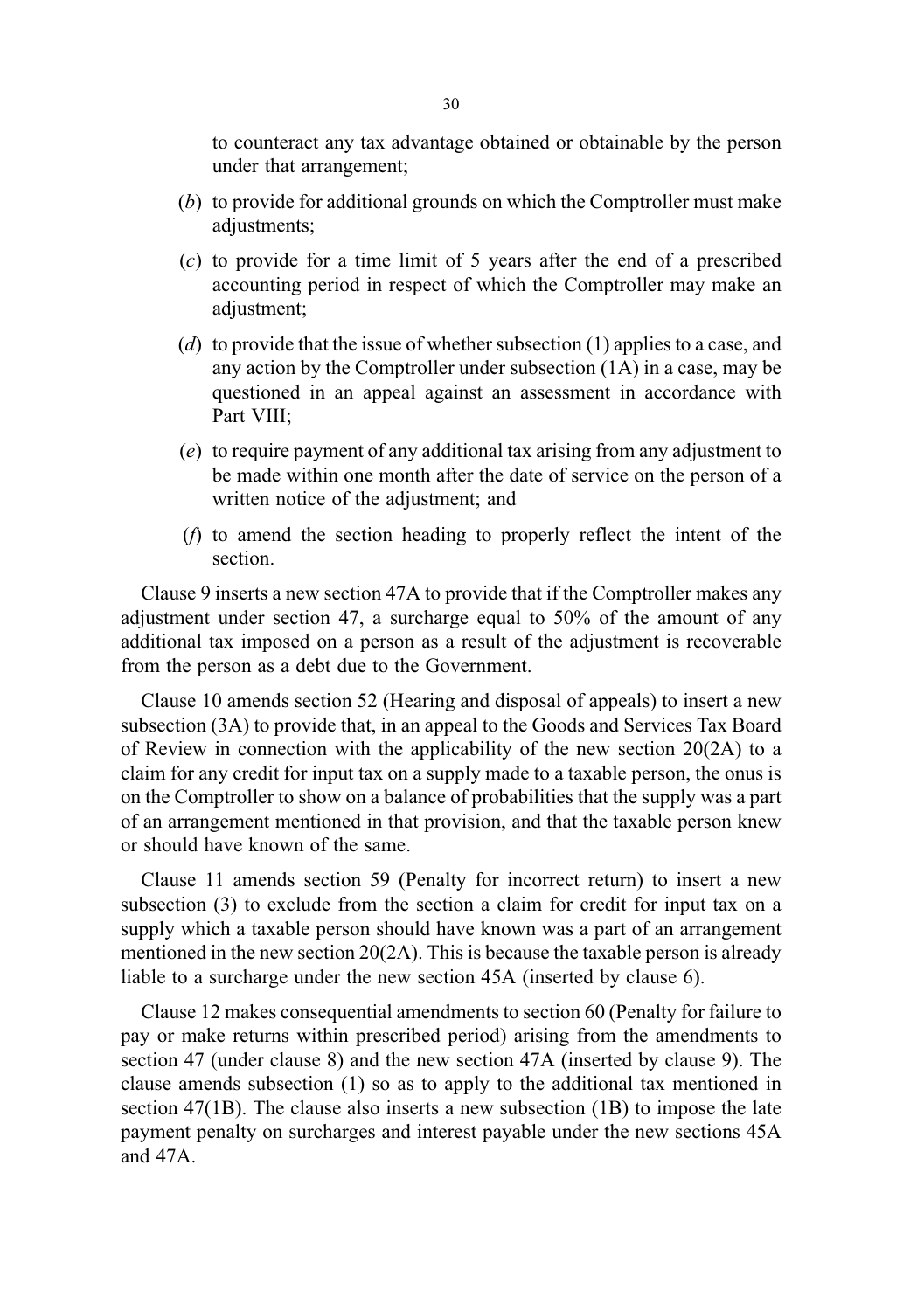Clause 13 deletes and substitutes subsection (7) of section 82 (Recovery of tax from persons leaving Singapore) so as to apply the section to surcharges and interest payable under sections 45A, 47 and 47A.

Clauses 14 and 15 amend sections 83A (Seizure of goods) and 83B (Goods liable to seizure liable to forfeiture), respectively, to expand and clarify the circumstances in which goods may be seized, and to include safeguards for the goods so seized, similar to the safeguards in the Criminal Procedure Code (Cap. 68). Currently, seizure of goods under section 83A is only applicable in the context of sections  $21(8)$  and  $25(2)(g)$ .

Clause 16 repeals section 83C (Goods seized in respect of which there is no prosecution, deemed to be forfeited if not claimed within one month) as the section is no longer necessary in light of the amendments to sections 83A and 83B under clauses 14 and 15, respectively.

Clause 17 makes a consequential amendment to subsection  $(1)(b)$  of section 83E (Arrest of persons) in light of the deletion of section  $25(2)(g)$ (under clause 5).

Clause 18 amends section 86 (Orders and regulations) to empower the Minister to make regulations to provide for the mode of payment for refunds under the Act.

Clause 19 amends section 90 (Return of tax or penalty overpaid or erroneously paid) by deleting subsection (1) (which requires certain claims to be made within 6 years) such that all claims made under the section must be made to the Comptroller within 5 years (as provided in subsection (1B)). The clause also inserts new subsections (1AA) to (1AD) to make express provision for the refund of any money overpaid or erroneously paid as tax chargeable on the importation of goods under the Act, and to provide, in circumstances where a person who paid that tax was reimbursed by a taxable person for the payment, which person is entitled to, and the extent of, the refund.

Clause 20 amends the First Schedule (Registration) to empower the Comptroller to impose conditions on the compulsory registration of a person as a taxable person, to make technical amendments to the power to impose conditions on the voluntary registration of a person as a taxable person, and to clarify that new conditions may be imposed at any time (and not just at the point of registration).

Clause 21 repeals and re-enacts the Sixth Schedule to allow for public schemes to be specified for the purposes of the new section 6(6C).

Clause 22 inserts a new Ninth Schedule to provide for illustrations (non-exhaustive) of the arrangements to which the new section  $20(2)$  applies.